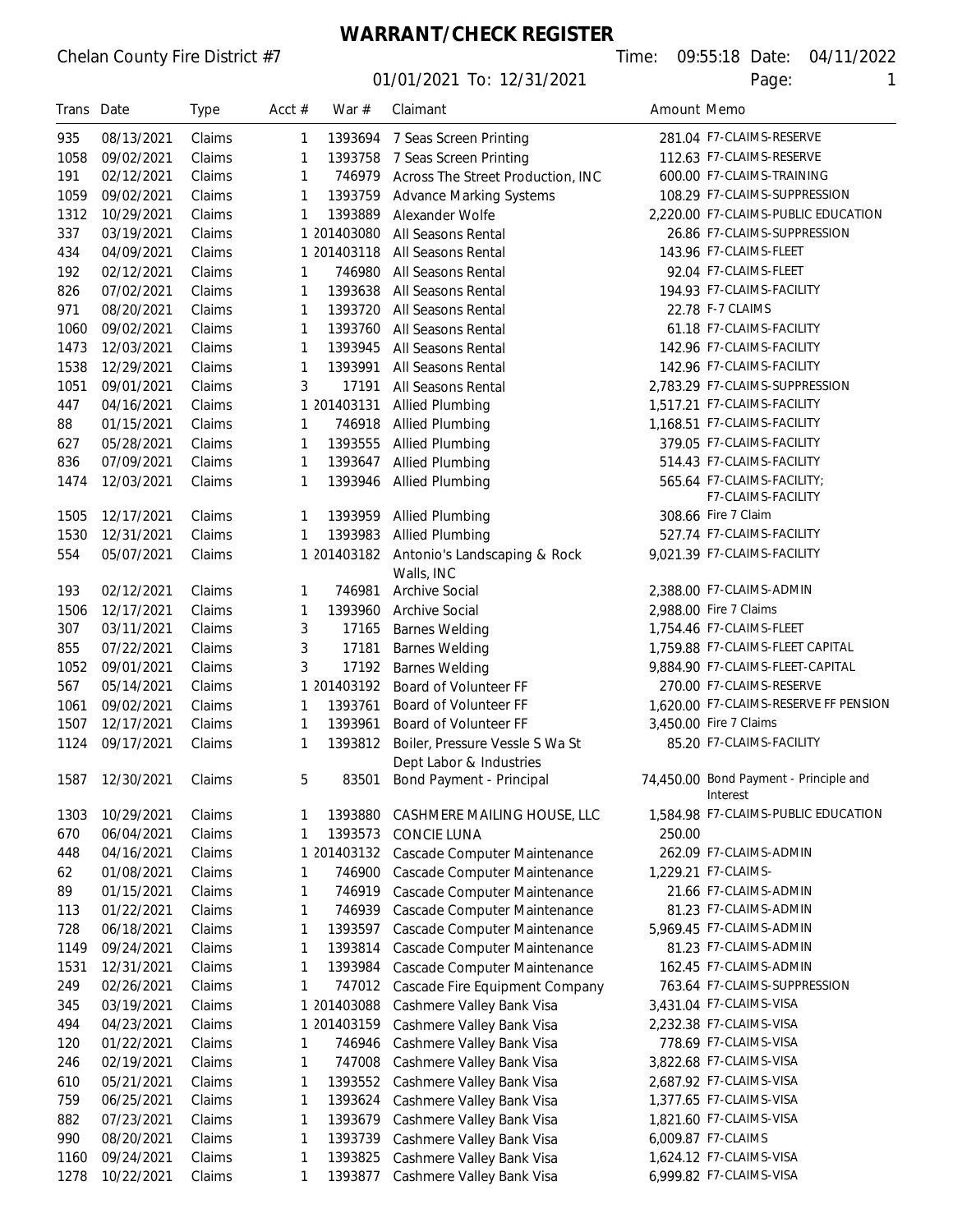**WARRANT/CHECK REGISTER**

| Trans Date |            | <b>Type</b> | Acct $#$ | War #       | Claimant                                   | Amount Memo |                                                           |
|------------|------------|-------------|----------|-------------|--------------------------------------------|-------------|-----------------------------------------------------------|
| 1421       | 11/19/2021 | Claims      | 1        | 1393931     | Cashmere Valley Bank Visa                  |             | 3,115.20 F7-CLAIMS-VISA                                   |
| 1537       | 12/31/2021 | Claims      | 1        | 1393990     | Cashmere Valley Bank Visa                  |             | 3,651.58 F7-CLAIMS-VISA                                   |
| 598        | 05/20/2021 | Claims      | 3        | 17175       | Cashmere Valley Bank Visa                  |             | 1,784.07 F7-CLAIMS-VISA-CAPITAL                           |
| 1428       | 11/20/2021 | Claims      | 3        | 17223       | Cashmere Valley Bank Visa                  |             | 2,445.54 F7-CLAIMS-VISA                                   |
| 1529       | 12/30/2021 | Claims      | 3        | 17229       | Cashmere Valley Bank Visa                  |             | 1,238.20 F7-CLAIMS-VISA CAPITAL                           |
| 309        | 03/12/2021 | Claims      |          | 1 201403056 | Ccfd#7 Revolving                           |             | 842.47 F7-CLAIMS-TRAINING                                 |
| 504        | 04/30/2021 | Claims      |          | 1 201403161 | Ccfd#7 Revolving                           |             | 108.87 F7-CLAIMS-ADMIN                                    |
| 90         | 01/15/2021 | Claims      | 1        | 746920      | Ccfd#7 Revolving                           |             | 493.16 F7-CLAIMS-REVOLVING<br><b>REIMBURS.</b>            |
| 172        | 02/04/2021 | Claims      | 1        | 746964      | Ccfd#7 Revolving                           |             | 257.85 F7-CLAIMS-CFR7 REVOLVING                           |
| 688        | 06/11/2021 | Claims      | 1        | 1393587     | Ccfd#7 Revolving                           |             | 546.86 F7-CLAIMS-REVOLVING                                |
| 857        | 07/23/2021 | Claims      | 1        | 1393654     | Ccfd#7 Revolving                           |             | 25.00 F7-CLAIMS-TRAINING                                  |
| 1062       | 09/02/2021 | Claims      | 1        | 1393762     | Ccfd#7 Revolving                           |             | 24.99 F7-CLAIMS-REVOLVING                                 |
| 1163       | 10/01/2021 | Claims      | 1        | 1393828     | Ccfd#7 Revolving                           |             | 2,164.41 F7-CLAIMS-CFR7 REVOLVING                         |
| 1346       | 11/05/2021 | Claims      | 1        | 1393901     | Ccfd#7 Revolving                           |             | 2,116.66 F7-CLAIMS-TRAINING,<br>LEGISLATIVE, FLEET, ADMIN |
| 1410       | 11/19/2021 | Claims      | 1        | 1393920     | Ccfd#7 Revolving                           |             | 871.64 F7-CLAIMS-REVOLVING                                |
| 169        | 02/03/2021 | Claims      | 3        | 17161       | Ccfd#7 Revolving                           |             | 61.75 F7-CLAIMS-CFR7 REVOLVING                            |
| 685        | 06/10/2021 | Claims      | 3        | 17178       | Ccfd#7 Revolving                           |             | 408.00 F7-CLAIMS-REVOLVING                                |
| 310        | 03/12/2021 | Claims      | 1        | 201403057   | Chelan Auto Parts                          |             | 2.81 F7-CLAIMS-SUPPLIES                                   |
| 435        | 04/09/2021 | Claims      |          | 1 201403119 | Chelan Auto Parts                          |             | 89.59 F7-CLAIMS-SUPPLIES                                  |
| 555        | 05/07/2021 | Claims      |          | 1 201403183 | Chelan Auto Parts                          |             | 203.34 F7-CLAIMS-SUPPLIES                                 |
| 63         | 01/08/2021 | Claims      | 1        | 746901      | Chelan Auto Parts                          |             | 358.10 F7-CLAIMS-SUPPLIES                                 |
| 173        | 02/04/2021 | Claims      | 1        | 746965      | Chelan Auto Parts                          |             | 84.76 F7-CLAIMS-SUPPLIES                                  |
| 689        | 06/11/2021 | Claims      | 1        | 1393588     | Chelan Auto Parts                          |             | 212.71 F7-CLAIMS-SUPPLIES                                 |
|            |            |             |          |             |                                            |             | 106.97 F7-CLAIMS-SUPPLIES                                 |
| 858        | 07/23/2021 | Claims      | 1        | 1393655     | Chelan Auto Parts                          |             |                                                           |
| 972        | 08/20/2021 | Claims      | 1        | 1393721     | Chelan Auto Parts                          |             | 80.60 F7-CLAIMS                                           |
| 1063       | 09/02/2021 | Claims      | 1        | 1393763     | Chelan Auto Parts                          |             | 156.50 F7-CLAIMS-SUPPLIES                                 |
| 1248       | 10/15/2021 | Claims      | 1        | 1393853     | Chelan Auto Parts                          |             | 52.67 F7-CLAIMS-SUPPLIES                                  |
| 1347       | 11/05/2021 | Claims      | 1        | 1393902     | Chelan Auto Parts                          |             | 73.90 F7-CLAIMS-SUPPLIES                                  |
| 1508       | 12/17/2021 | Claims      | 1        | 1393962     | Chelan Auto Parts                          |             | 115.04 Fire 7 Claims                                      |
| 1353       | 11/06/2021 | Claims      | 3        | 17214       | Chelan Auto Parts                          |             | 17.02 F7-CLAIMS-FLEET                                     |
| 194        | 02/12/2021 | Claims      | 1        | 746982      | Chelan Backflow, LLC                       |             | 65.00 F7-CLAIMS-FACILITY                                  |
| 436        | 04/09/2021 | Claims      |          | 1 201403120 | Chelan County Fire District 1              |             | 5,000.00 F7-CLAIMS-TRAINING                               |
| 1588       | 12/02/2021 | Claims      | 1        | 1394008     | Chelan County Treasurer                    |             | 36,422.28 Refund - Chelan Falls Orcahrd Plat              |
| 883        | 07/23/2021 | Claims      | 1        | 1393680     | Chelan Glass Wenatchee Valley<br>Glass LLC |             | 433.39 F7-CLAIMS-FLEET                                    |
| 437        | 04/09/2021 | Claims      |          | 1 201403121 | Chelan Market                              |             | 108.08 F7-CLAIMS-SUPPRESSION                              |
| 449        | 04/16/2021 | Claims      |          | 1 201403133 | Chelan Market                              |             | 25.00 F7-CLAIMS-TRAINING                                  |
| 690        | 06/11/2021 | Claims      | 1        | 1393589     | Chelan Market                              |             | 37.85 F7-CLAIMS-TRAINING                                  |
| 729        | 06/18/2021 | Claims      | 1        | 1393598     | Chelan Market                              |             | 49.90 F7-CLAIMS-SUPPRESSION                               |
| 859        | 07/23/2021 | Claims      | 1        | 1393656     | Chelan Market                              |             | 149.13 F7-CLAIMS-SUPPRESSION                              |
| 1064       | 09/02/2021 | Claims      | 1        | 1393764     | Chelan Market                              |             | 625.00 F7-CLAIMS-SUPPRESSION                              |
| 1107       | 09/17/2021 | Claims      | 1        | 1393795     | Chelan Market                              |             | 74.21 F7-CLAIMS-SUPPRESSION;<br>F7-CLAIMS-SUPPRESSION     |
| 1164       | 10/01/2021 | Claims      | 1        | 1393829     | Chelan Market                              |             | 28.34 F7-CLAIMS-SUPPRESSION                               |
| 1271       | 10/22/2021 | Claims      | 1        | 1393870     | Chelan Market                              |             | 345.00 F7-CLAIMS-SUPPRESSION                              |
| 311        | 03/12/2021 | Claims      |          | 1 201403058 | Chelan Printing                            |             | 677.52 F7-CLAIMS-LEGISLATIVE                              |
| 485        | 04/23/2021 | Claims      |          | 1 201403150 | Chelan Printing                            |             | 97.47 F7-CLAIMS-ADMIN                                     |
| 250        | 02/26/2021 | Claims      | 1        | 747013      | Chelan Printing                            |             | 506.50 F7-CLAIMS-ADMIN                                    |
| 599        | 05/21/2021 | Claims      | 1        | 1393541     | Chelan Printing                            |             | 462.44 F7-CLAIMS-PUB ED                                   |
| 752        | 06/25/2021 | Claims      | 1        | 1393617     | Chelan Printing                            |             | 39.53 F7-CLAIMS-PUB ED                                    |
| 827        | 07/02/2021 | Claims      | 1        | 1393639     | Chelan Printing                            |             | 331.40 F7-CLAIMS-PUB ED                                   |
| 860        | 07/23/2021 | Claims      | 1        | 1393657     | Chelan Printing                            |             | 218.77 F7-CLAIMS-PUB ED                                   |
| 1108       | 09/17/2021 | Claims      | 1        | 1393796     | Chelan Printing                            |             | 174.59 F7-CLAIMS-ADMIN                                    |
| 1165       | 10/01/2021 | Claims      | 1        | 1393830     | Chelan Printing                            |             | 229.61 F7-CLAIMS-ADMIN                                    |
| 1272       | 10/22/2021 | Claims      | 1        | 1393871     | Chelan Printing                            |             | 125.63 F7-CLAIMS-ADMIN                                    |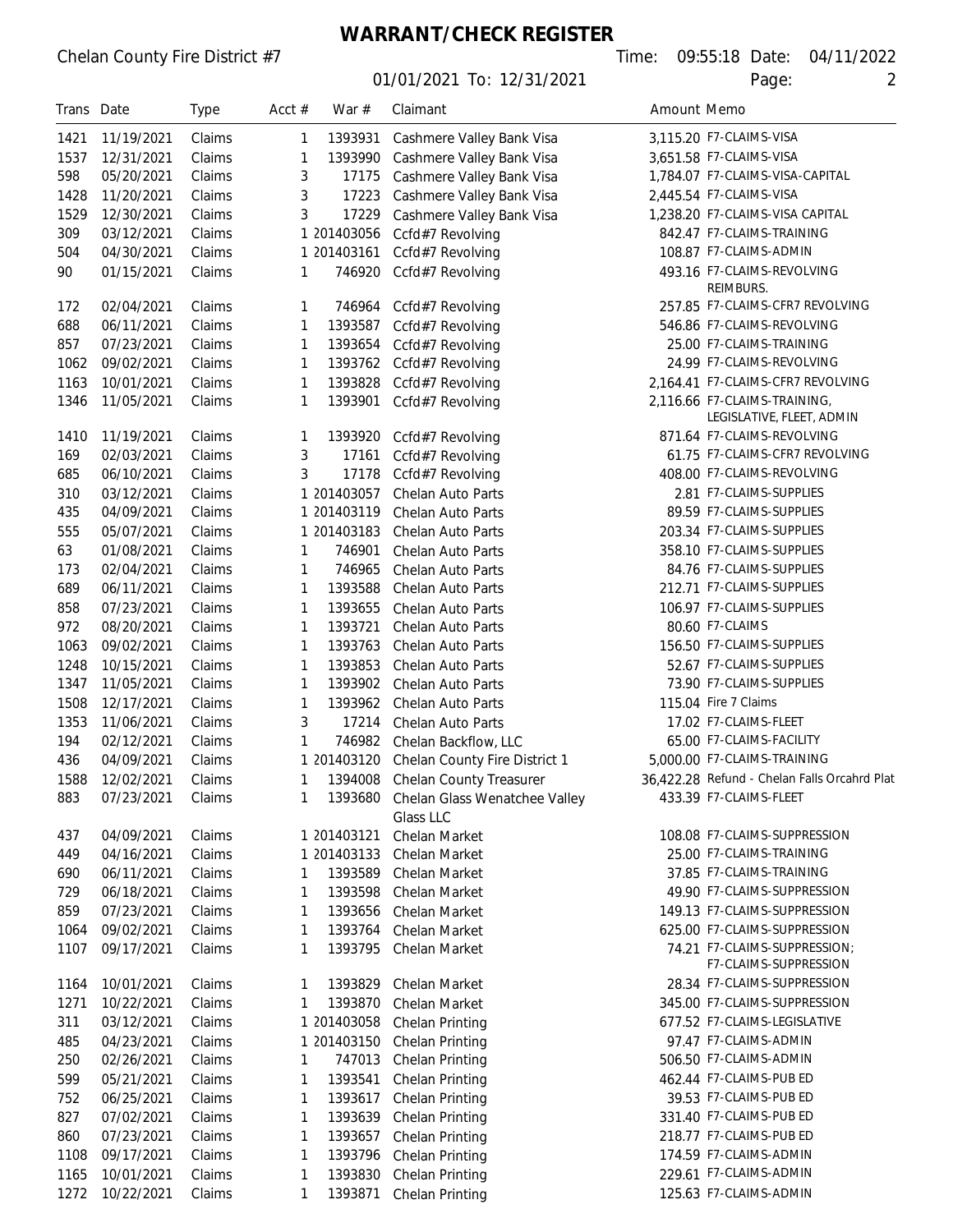### **WARRANT/CHECK REGISTER**

| 4.06 F7-CLAIMS-ADMIN<br>1475<br>12/03/2021<br>Claims<br>1393947<br>Chelan Printing<br>1<br>753<br>06/25/2021<br>Claims<br>115.00 F7-CLAIMS-<br>1393618<br>Chelan-Douglas FF Assoc.<br>1<br>312<br>03/12/2021<br>1 201403059<br>171.17 F7-CLAIMS-FACILITY<br>Claims<br>Cintas<br>78.50 F7-CLAIMS-FACILITIY<br>338<br>03/19/2021<br>Claims<br>1 201403081<br>Cintas<br>102.78 F7-CLAIMS-FACILITY<br>353<br>03/26/2021<br>Claims<br>1 201403090<br>Cintas<br>76.44 F7-CLAIMS-FACILITIES<br>428<br>04/02/2021<br>1 201403112<br>Claims<br>Cintas<br>130.17 F7-CLAIMS-FACILITY<br>438<br>04/09/2021<br>1 201403122<br>Claims<br>Cintas<br>114.10 F7-CLAIMS-FACILITY<br>450<br>04/16/2021<br>1 201403134<br>Claims<br>Cintas<br>486<br>1 201403151<br>140.45 F7-CLAIMS-FACILITY<br>04/23/2021<br>Claims<br>Cintas<br>114.10 F7-CLAIMS-FACILITY<br>505<br>04/30/2021<br>1 201403162<br>Claims<br>Cintas<br>556<br>05/07/2021<br>1 201403184<br>137.50 F7-CLAIMS-FACILITY<br>Claims<br>Cintas<br>121.44 F7-CLAIMS-FACILITY<br>568<br>1 201403193<br>05/14/2021<br>Claims<br>Cintas<br>174.69 F7-CLAIMS-FACILITY<br>64<br>01/08/2021<br>746902<br>Cintas<br>Claims<br>1<br>91<br>01/15/2021<br>746921<br>285.89 F7-CLAIMS-FACILITY<br>Claims<br>Cintas<br>1<br>114<br>01/22/2021<br>746940<br>123.00 F7-CLAIMS-FACILITY<br>Claims<br>1<br>Cintas<br>174.69 F7-CLAIMS-FACILITY<br>127<br>01/29/2021<br>Claims<br>746948<br>1<br>Cintas<br>123.00 F7-CLAIMS-FACILITY<br>174<br>02/04/2021<br>Claims<br>746966<br>1<br>Cintas<br>195<br>137.34 F7-CLAIMS-FACILITY<br>02/12/2021<br>Claims<br>746983<br>1<br>Cintas<br>123.00 F7-CLAIMS-FACILITY<br>239<br>02/19/2021<br>Claims<br>747001<br>1<br>Cintas<br>139.60 F7-CLAIMS-FACILITY<br>251<br>02/26/2021<br>Claims<br>747014<br>1<br>Cintas<br>05/21/2021<br>Claims<br>140.45 F7-CLAIMS-FACILITY<br>600<br>1393542<br>Cintas<br>1<br>114.10 F7-CLAIMS-FACILITY<br>628<br>05/28/2021<br>Claims<br>1393556<br>Cintas<br>1<br>671<br>06/04/2021<br>Claims<br>1393574<br>Cintas<br>150.73 F7-CLAIMS-FACILITY<br>1<br>691<br>06/11/2021<br>Claims<br>1393590<br>135.70 F7-CLAIMS-FACILITY<br>Cintas<br>1<br>730<br>06/18/2021<br>193.92 F7-CLAIMS-FACILITY<br>Claims<br>1393599<br>Cintas<br>1<br>135.70 F7-CLAIMS-FACILITY<br>754<br>06/25/2021<br>Claims<br>1393619<br>Cintas<br>1<br>828<br>07/02/2021<br>Claims<br>1393640<br>156.26 F7-CLAIMS-FACILITY<br>Cintas<br>1<br>837<br>07/09/2021<br>Claims<br>65.80 F7-CLAIMS-FACILITY<br>1393648<br>1<br>Cintas<br>184.95 F7-CLAIMS-FACILITY;<br>861<br>07/23/2021<br>Claims<br>1393658<br>Cintas<br>1<br>F7-CLAIMS-FACILITY<br>239.72 F7-CLAIMS-FACILITY:<br>936<br>08/13/2021<br>Claims<br>1393695<br>Cintas<br>1<br>F7-CLAIMS-FACILITY<br>08/20/2021<br>103.47 F7- CLAIMS<br>973<br>Claims<br>1393722<br>1<br>Cintas<br>377.73 F7-CLAIMS-FACILITY;<br>1065<br>09/02/2021<br>Claims<br>1393765<br>Cintas<br>1<br>F7-CLAIMS-FACILITY:<br>F7-CLAIMS-FACILITY<br>09/10/2021<br>233.00 F7-CLAIMS-FACILITY<br>1091<br>Claims<br>1393781<br>Cintas<br>1<br>1109<br>09/17/2021<br>124.04 F7-CLAIMS-FACILITY<br>Claims<br>1393797<br>1<br>Cintas<br>1150<br>167.78 F7-CLAIMS-FACILITY<br>09/24/2021<br>Claims<br>1393815<br>1<br>Cintas<br>103.47 F7-CLAIMS-FACILITY<br>10/01/2021<br>1166<br>Claims<br>1393831<br>1<br>Cintas<br>1249<br>10/15/2021<br>239.72 F7-CLAIMS-FACILITY<br>Claims<br>1393854<br>1<br>Cintas<br>1304<br>249.65 F7-CLAIMS-FACILITY;<br>10/29/2021<br>Claims<br>1393881<br>1<br>Cintas<br>F7-CLAIMS-FACILITY<br>1348<br>11/05/2021<br>Claims<br>1393903<br>136.25 F7-CLAIMS-FACILITY<br>Cintas<br>1<br>1370<br>11/12/2021<br>Claims<br>1393908<br>103.47<br>1<br>Cintas<br>1411<br>11/19/2021<br>146.18 F7-CLAIMS-FACILITY<br>Claims<br>1393921<br>Cintas<br>1<br>1476<br>12/03/2021<br>103.47 F7-CLAIMS-FACILITY<br>Claims<br>1393948<br>1<br>Cintas<br>1509<br>430.22 Flre 7 Claims<br>12/17/2021<br>Claims<br>1393963<br>1<br>Cintas<br>103.47 F7-LCIAMS-FACILITY<br>1532<br>12/31/2021<br>Claims<br>1393985<br>1<br>Cintas<br>1539<br>190.84 F7-CLAIMS-FACILITY<br>12/29/2021<br>Claims<br>1393992<br>1<br>Cintas<br>339<br>575.43 F7-CLAIMS-FACILITY<br>03/19/2021<br>Claims<br>1 201403082<br>City Of Chelan<br>575.43 F7-CLAIMS-FACILITY<br>451<br>1 201403135<br>City Of Chelan<br>04/16/2021<br>Claims<br>549.23 F7-CLAIMS-FACILITY<br>92<br>01/15/2021<br>746922<br>Claims<br>1<br>City Of Chelan<br>746984<br>2,739.09 F7-CLAIMS-FACILITY<br>196<br>02/12/2021<br>City Of Chelan<br>Claims<br>1<br>575.43 F7-CLAIMS-FACILITIES<br>240<br>747002<br>02/19/2021<br>Claims<br>City Of Chelan<br>1<br>601<br>05/21/2021<br>1393543<br>576.93 F7-CLAIMS-FACILITY<br>Claims<br>City Of Chelan<br>1<br>596.95 F7-CLAIMS-FACILITY<br>731<br>06/18/2021<br>1393600<br>Claims<br>City Of Chelan<br>1 | Trans Date | <b>Type</b> | Acct $#$ | War $#$ | Claimant | Amount Memo |  |
|--------------------------------------------------------------------------------------------------------------------------------------------------------------------------------------------------------------------------------------------------------------------------------------------------------------------------------------------------------------------------------------------------------------------------------------------------------------------------------------------------------------------------------------------------------------------------------------------------------------------------------------------------------------------------------------------------------------------------------------------------------------------------------------------------------------------------------------------------------------------------------------------------------------------------------------------------------------------------------------------------------------------------------------------------------------------------------------------------------------------------------------------------------------------------------------------------------------------------------------------------------------------------------------------------------------------------------------------------------------------------------------------------------------------------------------------------------------------------------------------------------------------------------------------------------------------------------------------------------------------------------------------------------------------------------------------------------------------------------------------------------------------------------------------------------------------------------------------------------------------------------------------------------------------------------------------------------------------------------------------------------------------------------------------------------------------------------------------------------------------------------------------------------------------------------------------------------------------------------------------------------------------------------------------------------------------------------------------------------------------------------------------------------------------------------------------------------------------------------------------------------------------------------------------------------------------------------------------------------------------------------------------------------------------------------------------------------------------------------------------------------------------------------------------------------------------------------------------------------------------------------------------------------------------------------------------------------------------------------------------------------------------------------------------------------------------------------------------------------------------------------------------------------------------------------------------------------------------------------------------------------------------------------------------------------------------------------------------------------------------------------------------------------------------------------------------------------------------------------------------------------------------------------------------------------------------------------------------------------------------------------------------------------------------------------------------------------------------------------------------------------------------------------------------------------------------------------------------------------------------------------------------------------------------------------------------------------------------------------------------------------------------------------------------------------------------------------------------------------------------------------------------------------------------------------------------------------------------------------------------------------------------------------------------------------------------------------------------------------------------------------------------------------------------------------------------------------------------------------------------------------------------------------------------------------------------------------------------------------------------------------------------------------------------------------------------------------------------------------------------------------------------------------------------------------|------------|-------------|----------|---------|----------|-------------|--|
|                                                                                                                                                                                                                                                                                                                                                                                                                                                                                                                                                                                                                                                                                                                                                                                                                                                                                                                                                                                                                                                                                                                                                                                                                                                                                                                                                                                                                                                                                                                                                                                                                                                                                                                                                                                                                                                                                                                                                                                                                                                                                                                                                                                                                                                                                                                                                                                                                                                                                                                                                                                                                                                                                                                                                                                                                                                                                                                                                                                                                                                                                                                                                                                                                                                                                                                                                                                                                                                                                                                                                                                                                                                                                                                                                                                                                                                                                                                                                                                                                                                                                                                                                                                                                                                                                                                                                                                                                                                                                                                                                                                                                                                                                                                                                                                                        |            |             |          |         |          |             |  |
|                                                                                                                                                                                                                                                                                                                                                                                                                                                                                                                                                                                                                                                                                                                                                                                                                                                                                                                                                                                                                                                                                                                                                                                                                                                                                                                                                                                                                                                                                                                                                                                                                                                                                                                                                                                                                                                                                                                                                                                                                                                                                                                                                                                                                                                                                                                                                                                                                                                                                                                                                                                                                                                                                                                                                                                                                                                                                                                                                                                                                                                                                                                                                                                                                                                                                                                                                                                                                                                                                                                                                                                                                                                                                                                                                                                                                                                                                                                                                                                                                                                                                                                                                                                                                                                                                                                                                                                                                                                                                                                                                                                                                                                                                                                                                                                                        |            |             |          |         |          |             |  |
|                                                                                                                                                                                                                                                                                                                                                                                                                                                                                                                                                                                                                                                                                                                                                                                                                                                                                                                                                                                                                                                                                                                                                                                                                                                                                                                                                                                                                                                                                                                                                                                                                                                                                                                                                                                                                                                                                                                                                                                                                                                                                                                                                                                                                                                                                                                                                                                                                                                                                                                                                                                                                                                                                                                                                                                                                                                                                                                                                                                                                                                                                                                                                                                                                                                                                                                                                                                                                                                                                                                                                                                                                                                                                                                                                                                                                                                                                                                                                                                                                                                                                                                                                                                                                                                                                                                                                                                                                                                                                                                                                                                                                                                                                                                                                                                                        |            |             |          |         |          |             |  |
|                                                                                                                                                                                                                                                                                                                                                                                                                                                                                                                                                                                                                                                                                                                                                                                                                                                                                                                                                                                                                                                                                                                                                                                                                                                                                                                                                                                                                                                                                                                                                                                                                                                                                                                                                                                                                                                                                                                                                                                                                                                                                                                                                                                                                                                                                                                                                                                                                                                                                                                                                                                                                                                                                                                                                                                                                                                                                                                                                                                                                                                                                                                                                                                                                                                                                                                                                                                                                                                                                                                                                                                                                                                                                                                                                                                                                                                                                                                                                                                                                                                                                                                                                                                                                                                                                                                                                                                                                                                                                                                                                                                                                                                                                                                                                                                                        |            |             |          |         |          |             |  |
|                                                                                                                                                                                                                                                                                                                                                                                                                                                                                                                                                                                                                                                                                                                                                                                                                                                                                                                                                                                                                                                                                                                                                                                                                                                                                                                                                                                                                                                                                                                                                                                                                                                                                                                                                                                                                                                                                                                                                                                                                                                                                                                                                                                                                                                                                                                                                                                                                                                                                                                                                                                                                                                                                                                                                                                                                                                                                                                                                                                                                                                                                                                                                                                                                                                                                                                                                                                                                                                                                                                                                                                                                                                                                                                                                                                                                                                                                                                                                                                                                                                                                                                                                                                                                                                                                                                                                                                                                                                                                                                                                                                                                                                                                                                                                                                                        |            |             |          |         |          |             |  |
|                                                                                                                                                                                                                                                                                                                                                                                                                                                                                                                                                                                                                                                                                                                                                                                                                                                                                                                                                                                                                                                                                                                                                                                                                                                                                                                                                                                                                                                                                                                                                                                                                                                                                                                                                                                                                                                                                                                                                                                                                                                                                                                                                                                                                                                                                                                                                                                                                                                                                                                                                                                                                                                                                                                                                                                                                                                                                                                                                                                                                                                                                                                                                                                                                                                                                                                                                                                                                                                                                                                                                                                                                                                                                                                                                                                                                                                                                                                                                                                                                                                                                                                                                                                                                                                                                                                                                                                                                                                                                                                                                                                                                                                                                                                                                                                                        |            |             |          |         |          |             |  |
|                                                                                                                                                                                                                                                                                                                                                                                                                                                                                                                                                                                                                                                                                                                                                                                                                                                                                                                                                                                                                                                                                                                                                                                                                                                                                                                                                                                                                                                                                                                                                                                                                                                                                                                                                                                                                                                                                                                                                                                                                                                                                                                                                                                                                                                                                                                                                                                                                                                                                                                                                                                                                                                                                                                                                                                                                                                                                                                                                                                                                                                                                                                                                                                                                                                                                                                                                                                                                                                                                                                                                                                                                                                                                                                                                                                                                                                                                                                                                                                                                                                                                                                                                                                                                                                                                                                                                                                                                                                                                                                                                                                                                                                                                                                                                                                                        |            |             |          |         |          |             |  |
|                                                                                                                                                                                                                                                                                                                                                                                                                                                                                                                                                                                                                                                                                                                                                                                                                                                                                                                                                                                                                                                                                                                                                                                                                                                                                                                                                                                                                                                                                                                                                                                                                                                                                                                                                                                                                                                                                                                                                                                                                                                                                                                                                                                                                                                                                                                                                                                                                                                                                                                                                                                                                                                                                                                                                                                                                                                                                                                                                                                                                                                                                                                                                                                                                                                                                                                                                                                                                                                                                                                                                                                                                                                                                                                                                                                                                                                                                                                                                                                                                                                                                                                                                                                                                                                                                                                                                                                                                                                                                                                                                                                                                                                                                                                                                                                                        |            |             |          |         |          |             |  |
|                                                                                                                                                                                                                                                                                                                                                                                                                                                                                                                                                                                                                                                                                                                                                                                                                                                                                                                                                                                                                                                                                                                                                                                                                                                                                                                                                                                                                                                                                                                                                                                                                                                                                                                                                                                                                                                                                                                                                                                                                                                                                                                                                                                                                                                                                                                                                                                                                                                                                                                                                                                                                                                                                                                                                                                                                                                                                                                                                                                                                                                                                                                                                                                                                                                                                                                                                                                                                                                                                                                                                                                                                                                                                                                                                                                                                                                                                                                                                                                                                                                                                                                                                                                                                                                                                                                                                                                                                                                                                                                                                                                                                                                                                                                                                                                                        |            |             |          |         |          |             |  |
|                                                                                                                                                                                                                                                                                                                                                                                                                                                                                                                                                                                                                                                                                                                                                                                                                                                                                                                                                                                                                                                                                                                                                                                                                                                                                                                                                                                                                                                                                                                                                                                                                                                                                                                                                                                                                                                                                                                                                                                                                                                                                                                                                                                                                                                                                                                                                                                                                                                                                                                                                                                                                                                                                                                                                                                                                                                                                                                                                                                                                                                                                                                                                                                                                                                                                                                                                                                                                                                                                                                                                                                                                                                                                                                                                                                                                                                                                                                                                                                                                                                                                                                                                                                                                                                                                                                                                                                                                                                                                                                                                                                                                                                                                                                                                                                                        |            |             |          |         |          |             |  |
|                                                                                                                                                                                                                                                                                                                                                                                                                                                                                                                                                                                                                                                                                                                                                                                                                                                                                                                                                                                                                                                                                                                                                                                                                                                                                                                                                                                                                                                                                                                                                                                                                                                                                                                                                                                                                                                                                                                                                                                                                                                                                                                                                                                                                                                                                                                                                                                                                                                                                                                                                                                                                                                                                                                                                                                                                                                                                                                                                                                                                                                                                                                                                                                                                                                                                                                                                                                                                                                                                                                                                                                                                                                                                                                                                                                                                                                                                                                                                                                                                                                                                                                                                                                                                                                                                                                                                                                                                                                                                                                                                                                                                                                                                                                                                                                                        |            |             |          |         |          |             |  |
|                                                                                                                                                                                                                                                                                                                                                                                                                                                                                                                                                                                                                                                                                                                                                                                                                                                                                                                                                                                                                                                                                                                                                                                                                                                                                                                                                                                                                                                                                                                                                                                                                                                                                                                                                                                                                                                                                                                                                                                                                                                                                                                                                                                                                                                                                                                                                                                                                                                                                                                                                                                                                                                                                                                                                                                                                                                                                                                                                                                                                                                                                                                                                                                                                                                                                                                                                                                                                                                                                                                                                                                                                                                                                                                                                                                                                                                                                                                                                                                                                                                                                                                                                                                                                                                                                                                                                                                                                                                                                                                                                                                                                                                                                                                                                                                                        |            |             |          |         |          |             |  |
|                                                                                                                                                                                                                                                                                                                                                                                                                                                                                                                                                                                                                                                                                                                                                                                                                                                                                                                                                                                                                                                                                                                                                                                                                                                                                                                                                                                                                                                                                                                                                                                                                                                                                                                                                                                                                                                                                                                                                                                                                                                                                                                                                                                                                                                                                                                                                                                                                                                                                                                                                                                                                                                                                                                                                                                                                                                                                                                                                                                                                                                                                                                                                                                                                                                                                                                                                                                                                                                                                                                                                                                                                                                                                                                                                                                                                                                                                                                                                                                                                                                                                                                                                                                                                                                                                                                                                                                                                                                                                                                                                                                                                                                                                                                                                                                                        |            |             |          |         |          |             |  |
|                                                                                                                                                                                                                                                                                                                                                                                                                                                                                                                                                                                                                                                                                                                                                                                                                                                                                                                                                                                                                                                                                                                                                                                                                                                                                                                                                                                                                                                                                                                                                                                                                                                                                                                                                                                                                                                                                                                                                                                                                                                                                                                                                                                                                                                                                                                                                                                                                                                                                                                                                                                                                                                                                                                                                                                                                                                                                                                                                                                                                                                                                                                                                                                                                                                                                                                                                                                                                                                                                                                                                                                                                                                                                                                                                                                                                                                                                                                                                                                                                                                                                                                                                                                                                                                                                                                                                                                                                                                                                                                                                                                                                                                                                                                                                                                                        |            |             |          |         |          |             |  |
|                                                                                                                                                                                                                                                                                                                                                                                                                                                                                                                                                                                                                                                                                                                                                                                                                                                                                                                                                                                                                                                                                                                                                                                                                                                                                                                                                                                                                                                                                                                                                                                                                                                                                                                                                                                                                                                                                                                                                                                                                                                                                                                                                                                                                                                                                                                                                                                                                                                                                                                                                                                                                                                                                                                                                                                                                                                                                                                                                                                                                                                                                                                                                                                                                                                                                                                                                                                                                                                                                                                                                                                                                                                                                                                                                                                                                                                                                                                                                                                                                                                                                                                                                                                                                                                                                                                                                                                                                                                                                                                                                                                                                                                                                                                                                                                                        |            |             |          |         |          |             |  |
|                                                                                                                                                                                                                                                                                                                                                                                                                                                                                                                                                                                                                                                                                                                                                                                                                                                                                                                                                                                                                                                                                                                                                                                                                                                                                                                                                                                                                                                                                                                                                                                                                                                                                                                                                                                                                                                                                                                                                                                                                                                                                                                                                                                                                                                                                                                                                                                                                                                                                                                                                                                                                                                                                                                                                                                                                                                                                                                                                                                                                                                                                                                                                                                                                                                                                                                                                                                                                                                                                                                                                                                                                                                                                                                                                                                                                                                                                                                                                                                                                                                                                                                                                                                                                                                                                                                                                                                                                                                                                                                                                                                                                                                                                                                                                                                                        |            |             |          |         |          |             |  |
|                                                                                                                                                                                                                                                                                                                                                                                                                                                                                                                                                                                                                                                                                                                                                                                                                                                                                                                                                                                                                                                                                                                                                                                                                                                                                                                                                                                                                                                                                                                                                                                                                                                                                                                                                                                                                                                                                                                                                                                                                                                                                                                                                                                                                                                                                                                                                                                                                                                                                                                                                                                                                                                                                                                                                                                                                                                                                                                                                                                                                                                                                                                                                                                                                                                                                                                                                                                                                                                                                                                                                                                                                                                                                                                                                                                                                                                                                                                                                                                                                                                                                                                                                                                                                                                                                                                                                                                                                                                                                                                                                                                                                                                                                                                                                                                                        |            |             |          |         |          |             |  |
|                                                                                                                                                                                                                                                                                                                                                                                                                                                                                                                                                                                                                                                                                                                                                                                                                                                                                                                                                                                                                                                                                                                                                                                                                                                                                                                                                                                                                                                                                                                                                                                                                                                                                                                                                                                                                                                                                                                                                                                                                                                                                                                                                                                                                                                                                                                                                                                                                                                                                                                                                                                                                                                                                                                                                                                                                                                                                                                                                                                                                                                                                                                                                                                                                                                                                                                                                                                                                                                                                                                                                                                                                                                                                                                                                                                                                                                                                                                                                                                                                                                                                                                                                                                                                                                                                                                                                                                                                                                                                                                                                                                                                                                                                                                                                                                                        |            |             |          |         |          |             |  |
|                                                                                                                                                                                                                                                                                                                                                                                                                                                                                                                                                                                                                                                                                                                                                                                                                                                                                                                                                                                                                                                                                                                                                                                                                                                                                                                                                                                                                                                                                                                                                                                                                                                                                                                                                                                                                                                                                                                                                                                                                                                                                                                                                                                                                                                                                                                                                                                                                                                                                                                                                                                                                                                                                                                                                                                                                                                                                                                                                                                                                                                                                                                                                                                                                                                                                                                                                                                                                                                                                                                                                                                                                                                                                                                                                                                                                                                                                                                                                                                                                                                                                                                                                                                                                                                                                                                                                                                                                                                                                                                                                                                                                                                                                                                                                                                                        |            |             |          |         |          |             |  |
|                                                                                                                                                                                                                                                                                                                                                                                                                                                                                                                                                                                                                                                                                                                                                                                                                                                                                                                                                                                                                                                                                                                                                                                                                                                                                                                                                                                                                                                                                                                                                                                                                                                                                                                                                                                                                                                                                                                                                                                                                                                                                                                                                                                                                                                                                                                                                                                                                                                                                                                                                                                                                                                                                                                                                                                                                                                                                                                                                                                                                                                                                                                                                                                                                                                                                                                                                                                                                                                                                                                                                                                                                                                                                                                                                                                                                                                                                                                                                                                                                                                                                                                                                                                                                                                                                                                                                                                                                                                                                                                                                                                                                                                                                                                                                                                                        |            |             |          |         |          |             |  |
|                                                                                                                                                                                                                                                                                                                                                                                                                                                                                                                                                                                                                                                                                                                                                                                                                                                                                                                                                                                                                                                                                                                                                                                                                                                                                                                                                                                                                                                                                                                                                                                                                                                                                                                                                                                                                                                                                                                                                                                                                                                                                                                                                                                                                                                                                                                                                                                                                                                                                                                                                                                                                                                                                                                                                                                                                                                                                                                                                                                                                                                                                                                                                                                                                                                                                                                                                                                                                                                                                                                                                                                                                                                                                                                                                                                                                                                                                                                                                                                                                                                                                                                                                                                                                                                                                                                                                                                                                                                                                                                                                                                                                                                                                                                                                                                                        |            |             |          |         |          |             |  |
|                                                                                                                                                                                                                                                                                                                                                                                                                                                                                                                                                                                                                                                                                                                                                                                                                                                                                                                                                                                                                                                                                                                                                                                                                                                                                                                                                                                                                                                                                                                                                                                                                                                                                                                                                                                                                                                                                                                                                                                                                                                                                                                                                                                                                                                                                                                                                                                                                                                                                                                                                                                                                                                                                                                                                                                                                                                                                                                                                                                                                                                                                                                                                                                                                                                                                                                                                                                                                                                                                                                                                                                                                                                                                                                                                                                                                                                                                                                                                                                                                                                                                                                                                                                                                                                                                                                                                                                                                                                                                                                                                                                                                                                                                                                                                                                                        |            |             |          |         |          |             |  |
|                                                                                                                                                                                                                                                                                                                                                                                                                                                                                                                                                                                                                                                                                                                                                                                                                                                                                                                                                                                                                                                                                                                                                                                                                                                                                                                                                                                                                                                                                                                                                                                                                                                                                                                                                                                                                                                                                                                                                                                                                                                                                                                                                                                                                                                                                                                                                                                                                                                                                                                                                                                                                                                                                                                                                                                                                                                                                                                                                                                                                                                                                                                                                                                                                                                                                                                                                                                                                                                                                                                                                                                                                                                                                                                                                                                                                                                                                                                                                                                                                                                                                                                                                                                                                                                                                                                                                                                                                                                                                                                                                                                                                                                                                                                                                                                                        |            |             |          |         |          |             |  |
|                                                                                                                                                                                                                                                                                                                                                                                                                                                                                                                                                                                                                                                                                                                                                                                                                                                                                                                                                                                                                                                                                                                                                                                                                                                                                                                                                                                                                                                                                                                                                                                                                                                                                                                                                                                                                                                                                                                                                                                                                                                                                                                                                                                                                                                                                                                                                                                                                                                                                                                                                                                                                                                                                                                                                                                                                                                                                                                                                                                                                                                                                                                                                                                                                                                                                                                                                                                                                                                                                                                                                                                                                                                                                                                                                                                                                                                                                                                                                                                                                                                                                                                                                                                                                                                                                                                                                                                                                                                                                                                                                                                                                                                                                                                                                                                                        |            |             |          |         |          |             |  |
|                                                                                                                                                                                                                                                                                                                                                                                                                                                                                                                                                                                                                                                                                                                                                                                                                                                                                                                                                                                                                                                                                                                                                                                                                                                                                                                                                                                                                                                                                                                                                                                                                                                                                                                                                                                                                                                                                                                                                                                                                                                                                                                                                                                                                                                                                                                                                                                                                                                                                                                                                                                                                                                                                                                                                                                                                                                                                                                                                                                                                                                                                                                                                                                                                                                                                                                                                                                                                                                                                                                                                                                                                                                                                                                                                                                                                                                                                                                                                                                                                                                                                                                                                                                                                                                                                                                                                                                                                                                                                                                                                                                                                                                                                                                                                                                                        |            |             |          |         |          |             |  |
|                                                                                                                                                                                                                                                                                                                                                                                                                                                                                                                                                                                                                                                                                                                                                                                                                                                                                                                                                                                                                                                                                                                                                                                                                                                                                                                                                                                                                                                                                                                                                                                                                                                                                                                                                                                                                                                                                                                                                                                                                                                                                                                                                                                                                                                                                                                                                                                                                                                                                                                                                                                                                                                                                                                                                                                                                                                                                                                                                                                                                                                                                                                                                                                                                                                                                                                                                                                                                                                                                                                                                                                                                                                                                                                                                                                                                                                                                                                                                                                                                                                                                                                                                                                                                                                                                                                                                                                                                                                                                                                                                                                                                                                                                                                                                                                                        |            |             |          |         |          |             |  |
|                                                                                                                                                                                                                                                                                                                                                                                                                                                                                                                                                                                                                                                                                                                                                                                                                                                                                                                                                                                                                                                                                                                                                                                                                                                                                                                                                                                                                                                                                                                                                                                                                                                                                                                                                                                                                                                                                                                                                                                                                                                                                                                                                                                                                                                                                                                                                                                                                                                                                                                                                                                                                                                                                                                                                                                                                                                                                                                                                                                                                                                                                                                                                                                                                                                                                                                                                                                                                                                                                                                                                                                                                                                                                                                                                                                                                                                                                                                                                                                                                                                                                                                                                                                                                                                                                                                                                                                                                                                                                                                                                                                                                                                                                                                                                                                                        |            |             |          |         |          |             |  |
|                                                                                                                                                                                                                                                                                                                                                                                                                                                                                                                                                                                                                                                                                                                                                                                                                                                                                                                                                                                                                                                                                                                                                                                                                                                                                                                                                                                                                                                                                                                                                                                                                                                                                                                                                                                                                                                                                                                                                                                                                                                                                                                                                                                                                                                                                                                                                                                                                                                                                                                                                                                                                                                                                                                                                                                                                                                                                                                                                                                                                                                                                                                                                                                                                                                                                                                                                                                                                                                                                                                                                                                                                                                                                                                                                                                                                                                                                                                                                                                                                                                                                                                                                                                                                                                                                                                                                                                                                                                                                                                                                                                                                                                                                                                                                                                                        |            |             |          |         |          |             |  |
|                                                                                                                                                                                                                                                                                                                                                                                                                                                                                                                                                                                                                                                                                                                                                                                                                                                                                                                                                                                                                                                                                                                                                                                                                                                                                                                                                                                                                                                                                                                                                                                                                                                                                                                                                                                                                                                                                                                                                                                                                                                                                                                                                                                                                                                                                                                                                                                                                                                                                                                                                                                                                                                                                                                                                                                                                                                                                                                                                                                                                                                                                                                                                                                                                                                                                                                                                                                                                                                                                                                                                                                                                                                                                                                                                                                                                                                                                                                                                                                                                                                                                                                                                                                                                                                                                                                                                                                                                                                                                                                                                                                                                                                                                                                                                                                                        |            |             |          |         |          |             |  |
|                                                                                                                                                                                                                                                                                                                                                                                                                                                                                                                                                                                                                                                                                                                                                                                                                                                                                                                                                                                                                                                                                                                                                                                                                                                                                                                                                                                                                                                                                                                                                                                                                                                                                                                                                                                                                                                                                                                                                                                                                                                                                                                                                                                                                                                                                                                                                                                                                                                                                                                                                                                                                                                                                                                                                                                                                                                                                                                                                                                                                                                                                                                                                                                                                                                                                                                                                                                                                                                                                                                                                                                                                                                                                                                                                                                                                                                                                                                                                                                                                                                                                                                                                                                                                                                                                                                                                                                                                                                                                                                                                                                                                                                                                                                                                                                                        |            |             |          |         |          |             |  |
|                                                                                                                                                                                                                                                                                                                                                                                                                                                                                                                                                                                                                                                                                                                                                                                                                                                                                                                                                                                                                                                                                                                                                                                                                                                                                                                                                                                                                                                                                                                                                                                                                                                                                                                                                                                                                                                                                                                                                                                                                                                                                                                                                                                                                                                                                                                                                                                                                                                                                                                                                                                                                                                                                                                                                                                                                                                                                                                                                                                                                                                                                                                                                                                                                                                                                                                                                                                                                                                                                                                                                                                                                                                                                                                                                                                                                                                                                                                                                                                                                                                                                                                                                                                                                                                                                                                                                                                                                                                                                                                                                                                                                                                                                                                                                                                                        |            |             |          |         |          |             |  |
|                                                                                                                                                                                                                                                                                                                                                                                                                                                                                                                                                                                                                                                                                                                                                                                                                                                                                                                                                                                                                                                                                                                                                                                                                                                                                                                                                                                                                                                                                                                                                                                                                                                                                                                                                                                                                                                                                                                                                                                                                                                                                                                                                                                                                                                                                                                                                                                                                                                                                                                                                                                                                                                                                                                                                                                                                                                                                                                                                                                                                                                                                                                                                                                                                                                                                                                                                                                                                                                                                                                                                                                                                                                                                                                                                                                                                                                                                                                                                                                                                                                                                                                                                                                                                                                                                                                                                                                                                                                                                                                                                                                                                                                                                                                                                                                                        |            |             |          |         |          |             |  |
|                                                                                                                                                                                                                                                                                                                                                                                                                                                                                                                                                                                                                                                                                                                                                                                                                                                                                                                                                                                                                                                                                                                                                                                                                                                                                                                                                                                                                                                                                                                                                                                                                                                                                                                                                                                                                                                                                                                                                                                                                                                                                                                                                                                                                                                                                                                                                                                                                                                                                                                                                                                                                                                                                                                                                                                                                                                                                                                                                                                                                                                                                                                                                                                                                                                                                                                                                                                                                                                                                                                                                                                                                                                                                                                                                                                                                                                                                                                                                                                                                                                                                                                                                                                                                                                                                                                                                                                                                                                                                                                                                                                                                                                                                                                                                                                                        |            |             |          |         |          |             |  |
|                                                                                                                                                                                                                                                                                                                                                                                                                                                                                                                                                                                                                                                                                                                                                                                                                                                                                                                                                                                                                                                                                                                                                                                                                                                                                                                                                                                                                                                                                                                                                                                                                                                                                                                                                                                                                                                                                                                                                                                                                                                                                                                                                                                                                                                                                                                                                                                                                                                                                                                                                                                                                                                                                                                                                                                                                                                                                                                                                                                                                                                                                                                                                                                                                                                                                                                                                                                                                                                                                                                                                                                                                                                                                                                                                                                                                                                                                                                                                                                                                                                                                                                                                                                                                                                                                                                                                                                                                                                                                                                                                                                                                                                                                                                                                                                                        |            |             |          |         |          |             |  |
|                                                                                                                                                                                                                                                                                                                                                                                                                                                                                                                                                                                                                                                                                                                                                                                                                                                                                                                                                                                                                                                                                                                                                                                                                                                                                                                                                                                                                                                                                                                                                                                                                                                                                                                                                                                                                                                                                                                                                                                                                                                                                                                                                                                                                                                                                                                                                                                                                                                                                                                                                                                                                                                                                                                                                                                                                                                                                                                                                                                                                                                                                                                                                                                                                                                                                                                                                                                                                                                                                                                                                                                                                                                                                                                                                                                                                                                                                                                                                                                                                                                                                                                                                                                                                                                                                                                                                                                                                                                                                                                                                                                                                                                                                                                                                                                                        |            |             |          |         |          |             |  |
|                                                                                                                                                                                                                                                                                                                                                                                                                                                                                                                                                                                                                                                                                                                                                                                                                                                                                                                                                                                                                                                                                                                                                                                                                                                                                                                                                                                                                                                                                                                                                                                                                                                                                                                                                                                                                                                                                                                                                                                                                                                                                                                                                                                                                                                                                                                                                                                                                                                                                                                                                                                                                                                                                                                                                                                                                                                                                                                                                                                                                                                                                                                                                                                                                                                                                                                                                                                                                                                                                                                                                                                                                                                                                                                                                                                                                                                                                                                                                                                                                                                                                                                                                                                                                                                                                                                                                                                                                                                                                                                                                                                                                                                                                                                                                                                                        |            |             |          |         |          |             |  |
|                                                                                                                                                                                                                                                                                                                                                                                                                                                                                                                                                                                                                                                                                                                                                                                                                                                                                                                                                                                                                                                                                                                                                                                                                                                                                                                                                                                                                                                                                                                                                                                                                                                                                                                                                                                                                                                                                                                                                                                                                                                                                                                                                                                                                                                                                                                                                                                                                                                                                                                                                                                                                                                                                                                                                                                                                                                                                                                                                                                                                                                                                                                                                                                                                                                                                                                                                                                                                                                                                                                                                                                                                                                                                                                                                                                                                                                                                                                                                                                                                                                                                                                                                                                                                                                                                                                                                                                                                                                                                                                                                                                                                                                                                                                                                                                                        |            |             |          |         |          |             |  |
|                                                                                                                                                                                                                                                                                                                                                                                                                                                                                                                                                                                                                                                                                                                                                                                                                                                                                                                                                                                                                                                                                                                                                                                                                                                                                                                                                                                                                                                                                                                                                                                                                                                                                                                                                                                                                                                                                                                                                                                                                                                                                                                                                                                                                                                                                                                                                                                                                                                                                                                                                                                                                                                                                                                                                                                                                                                                                                                                                                                                                                                                                                                                                                                                                                                                                                                                                                                                                                                                                                                                                                                                                                                                                                                                                                                                                                                                                                                                                                                                                                                                                                                                                                                                                                                                                                                                                                                                                                                                                                                                                                                                                                                                                                                                                                                                        |            |             |          |         |          |             |  |
|                                                                                                                                                                                                                                                                                                                                                                                                                                                                                                                                                                                                                                                                                                                                                                                                                                                                                                                                                                                                                                                                                                                                                                                                                                                                                                                                                                                                                                                                                                                                                                                                                                                                                                                                                                                                                                                                                                                                                                                                                                                                                                                                                                                                                                                                                                                                                                                                                                                                                                                                                                                                                                                                                                                                                                                                                                                                                                                                                                                                                                                                                                                                                                                                                                                                                                                                                                                                                                                                                                                                                                                                                                                                                                                                                                                                                                                                                                                                                                                                                                                                                                                                                                                                                                                                                                                                                                                                                                                                                                                                                                                                                                                                                                                                                                                                        |            |             |          |         |          |             |  |
|                                                                                                                                                                                                                                                                                                                                                                                                                                                                                                                                                                                                                                                                                                                                                                                                                                                                                                                                                                                                                                                                                                                                                                                                                                                                                                                                                                                                                                                                                                                                                                                                                                                                                                                                                                                                                                                                                                                                                                                                                                                                                                                                                                                                                                                                                                                                                                                                                                                                                                                                                                                                                                                                                                                                                                                                                                                                                                                                                                                                                                                                                                                                                                                                                                                                                                                                                                                                                                                                                                                                                                                                                                                                                                                                                                                                                                                                                                                                                                                                                                                                                                                                                                                                                                                                                                                                                                                                                                                                                                                                                                                                                                                                                                                                                                                                        |            |             |          |         |          |             |  |
|                                                                                                                                                                                                                                                                                                                                                                                                                                                                                                                                                                                                                                                                                                                                                                                                                                                                                                                                                                                                                                                                                                                                                                                                                                                                                                                                                                                                                                                                                                                                                                                                                                                                                                                                                                                                                                                                                                                                                                                                                                                                                                                                                                                                                                                                                                                                                                                                                                                                                                                                                                                                                                                                                                                                                                                                                                                                                                                                                                                                                                                                                                                                                                                                                                                                                                                                                                                                                                                                                                                                                                                                                                                                                                                                                                                                                                                                                                                                                                                                                                                                                                                                                                                                                                                                                                                                                                                                                                                                                                                                                                                                                                                                                                                                                                                                        |            |             |          |         |          |             |  |
|                                                                                                                                                                                                                                                                                                                                                                                                                                                                                                                                                                                                                                                                                                                                                                                                                                                                                                                                                                                                                                                                                                                                                                                                                                                                                                                                                                                                                                                                                                                                                                                                                                                                                                                                                                                                                                                                                                                                                                                                                                                                                                                                                                                                                                                                                                                                                                                                                                                                                                                                                                                                                                                                                                                                                                                                                                                                                                                                                                                                                                                                                                                                                                                                                                                                                                                                                                                                                                                                                                                                                                                                                                                                                                                                                                                                                                                                                                                                                                                                                                                                                                                                                                                                                                                                                                                                                                                                                                                                                                                                                                                                                                                                                                                                                                                                        |            |             |          |         |          |             |  |
|                                                                                                                                                                                                                                                                                                                                                                                                                                                                                                                                                                                                                                                                                                                                                                                                                                                                                                                                                                                                                                                                                                                                                                                                                                                                                                                                                                                                                                                                                                                                                                                                                                                                                                                                                                                                                                                                                                                                                                                                                                                                                                                                                                                                                                                                                                                                                                                                                                                                                                                                                                                                                                                                                                                                                                                                                                                                                                                                                                                                                                                                                                                                                                                                                                                                                                                                                                                                                                                                                                                                                                                                                                                                                                                                                                                                                                                                                                                                                                                                                                                                                                                                                                                                                                                                                                                                                                                                                                                                                                                                                                                                                                                                                                                                                                                                        |            |             |          |         |          |             |  |
|                                                                                                                                                                                                                                                                                                                                                                                                                                                                                                                                                                                                                                                                                                                                                                                                                                                                                                                                                                                                                                                                                                                                                                                                                                                                                                                                                                                                                                                                                                                                                                                                                                                                                                                                                                                                                                                                                                                                                                                                                                                                                                                                                                                                                                                                                                                                                                                                                                                                                                                                                                                                                                                                                                                                                                                                                                                                                                                                                                                                                                                                                                                                                                                                                                                                                                                                                                                                                                                                                                                                                                                                                                                                                                                                                                                                                                                                                                                                                                                                                                                                                                                                                                                                                                                                                                                                                                                                                                                                                                                                                                                                                                                                                                                                                                                                        |            |             |          |         |          |             |  |
|                                                                                                                                                                                                                                                                                                                                                                                                                                                                                                                                                                                                                                                                                                                                                                                                                                                                                                                                                                                                                                                                                                                                                                                                                                                                                                                                                                                                                                                                                                                                                                                                                                                                                                                                                                                                                                                                                                                                                                                                                                                                                                                                                                                                                                                                                                                                                                                                                                                                                                                                                                                                                                                                                                                                                                                                                                                                                                                                                                                                                                                                                                                                                                                                                                                                                                                                                                                                                                                                                                                                                                                                                                                                                                                                                                                                                                                                                                                                                                                                                                                                                                                                                                                                                                                                                                                                                                                                                                                                                                                                                                                                                                                                                                                                                                                                        |            |             |          |         |          |             |  |
|                                                                                                                                                                                                                                                                                                                                                                                                                                                                                                                                                                                                                                                                                                                                                                                                                                                                                                                                                                                                                                                                                                                                                                                                                                                                                                                                                                                                                                                                                                                                                                                                                                                                                                                                                                                                                                                                                                                                                                                                                                                                                                                                                                                                                                                                                                                                                                                                                                                                                                                                                                                                                                                                                                                                                                                                                                                                                                                                                                                                                                                                                                                                                                                                                                                                                                                                                                                                                                                                                                                                                                                                                                                                                                                                                                                                                                                                                                                                                                                                                                                                                                                                                                                                                                                                                                                                                                                                                                                                                                                                                                                                                                                                                                                                                                                                        |            |             |          |         |          |             |  |
|                                                                                                                                                                                                                                                                                                                                                                                                                                                                                                                                                                                                                                                                                                                                                                                                                                                                                                                                                                                                                                                                                                                                                                                                                                                                                                                                                                                                                                                                                                                                                                                                                                                                                                                                                                                                                                                                                                                                                                                                                                                                                                                                                                                                                                                                                                                                                                                                                                                                                                                                                                                                                                                                                                                                                                                                                                                                                                                                                                                                                                                                                                                                                                                                                                                                                                                                                                                                                                                                                                                                                                                                                                                                                                                                                                                                                                                                                                                                                                                                                                                                                                                                                                                                                                                                                                                                                                                                                                                                                                                                                                                                                                                                                                                                                                                                        |            |             |          |         |          |             |  |
|                                                                                                                                                                                                                                                                                                                                                                                                                                                                                                                                                                                                                                                                                                                                                                                                                                                                                                                                                                                                                                                                                                                                                                                                                                                                                                                                                                                                                                                                                                                                                                                                                                                                                                                                                                                                                                                                                                                                                                                                                                                                                                                                                                                                                                                                                                                                                                                                                                                                                                                                                                                                                                                                                                                                                                                                                                                                                                                                                                                                                                                                                                                                                                                                                                                                                                                                                                                                                                                                                                                                                                                                                                                                                                                                                                                                                                                                                                                                                                                                                                                                                                                                                                                                                                                                                                                                                                                                                                                                                                                                                                                                                                                                                                                                                                                                        |            |             |          |         |          |             |  |
|                                                                                                                                                                                                                                                                                                                                                                                                                                                                                                                                                                                                                                                                                                                                                                                                                                                                                                                                                                                                                                                                                                                                                                                                                                                                                                                                                                                                                                                                                                                                                                                                                                                                                                                                                                                                                                                                                                                                                                                                                                                                                                                                                                                                                                                                                                                                                                                                                                                                                                                                                                                                                                                                                                                                                                                                                                                                                                                                                                                                                                                                                                                                                                                                                                                                                                                                                                                                                                                                                                                                                                                                                                                                                                                                                                                                                                                                                                                                                                                                                                                                                                                                                                                                                                                                                                                                                                                                                                                                                                                                                                                                                                                                                                                                                                                                        |            |             |          |         |          |             |  |
|                                                                                                                                                                                                                                                                                                                                                                                                                                                                                                                                                                                                                                                                                                                                                                                                                                                                                                                                                                                                                                                                                                                                                                                                                                                                                                                                                                                                                                                                                                                                                                                                                                                                                                                                                                                                                                                                                                                                                                                                                                                                                                                                                                                                                                                                                                                                                                                                                                                                                                                                                                                                                                                                                                                                                                                                                                                                                                                                                                                                                                                                                                                                                                                                                                                                                                                                                                                                                                                                                                                                                                                                                                                                                                                                                                                                                                                                                                                                                                                                                                                                                                                                                                                                                                                                                                                                                                                                                                                                                                                                                                                                                                                                                                                                                                                                        |            |             |          |         |          |             |  |
|                                                                                                                                                                                                                                                                                                                                                                                                                                                                                                                                                                                                                                                                                                                                                                                                                                                                                                                                                                                                                                                                                                                                                                                                                                                                                                                                                                                                                                                                                                                                                                                                                                                                                                                                                                                                                                                                                                                                                                                                                                                                                                                                                                                                                                                                                                                                                                                                                                                                                                                                                                                                                                                                                                                                                                                                                                                                                                                                                                                                                                                                                                                                                                                                                                                                                                                                                                                                                                                                                                                                                                                                                                                                                                                                                                                                                                                                                                                                                                                                                                                                                                                                                                                                                                                                                                                                                                                                                                                                                                                                                                                                                                                                                                                                                                                                        |            |             |          |         |          |             |  |
|                                                                                                                                                                                                                                                                                                                                                                                                                                                                                                                                                                                                                                                                                                                                                                                                                                                                                                                                                                                                                                                                                                                                                                                                                                                                                                                                                                                                                                                                                                                                                                                                                                                                                                                                                                                                                                                                                                                                                                                                                                                                                                                                                                                                                                                                                                                                                                                                                                                                                                                                                                                                                                                                                                                                                                                                                                                                                                                                                                                                                                                                                                                                                                                                                                                                                                                                                                                                                                                                                                                                                                                                                                                                                                                                                                                                                                                                                                                                                                                                                                                                                                                                                                                                                                                                                                                                                                                                                                                                                                                                                                                                                                                                                                                                                                                                        |            |             |          |         |          |             |  |
|                                                                                                                                                                                                                                                                                                                                                                                                                                                                                                                                                                                                                                                                                                                                                                                                                                                                                                                                                                                                                                                                                                                                                                                                                                                                                                                                                                                                                                                                                                                                                                                                                                                                                                                                                                                                                                                                                                                                                                                                                                                                                                                                                                                                                                                                                                                                                                                                                                                                                                                                                                                                                                                                                                                                                                                                                                                                                                                                                                                                                                                                                                                                                                                                                                                                                                                                                                                                                                                                                                                                                                                                                                                                                                                                                                                                                                                                                                                                                                                                                                                                                                                                                                                                                                                                                                                                                                                                                                                                                                                                                                                                                                                                                                                                                                                                        |            |             |          |         |          |             |  |
|                                                                                                                                                                                                                                                                                                                                                                                                                                                                                                                                                                                                                                                                                                                                                                                                                                                                                                                                                                                                                                                                                                                                                                                                                                                                                                                                                                                                                                                                                                                                                                                                                                                                                                                                                                                                                                                                                                                                                                                                                                                                                                                                                                                                                                                                                                                                                                                                                                                                                                                                                                                                                                                                                                                                                                                                                                                                                                                                                                                                                                                                                                                                                                                                                                                                                                                                                                                                                                                                                                                                                                                                                                                                                                                                                                                                                                                                                                                                                                                                                                                                                                                                                                                                                                                                                                                                                                                                                                                                                                                                                                                                                                                                                                                                                                                                        |            |             |          |         |          |             |  |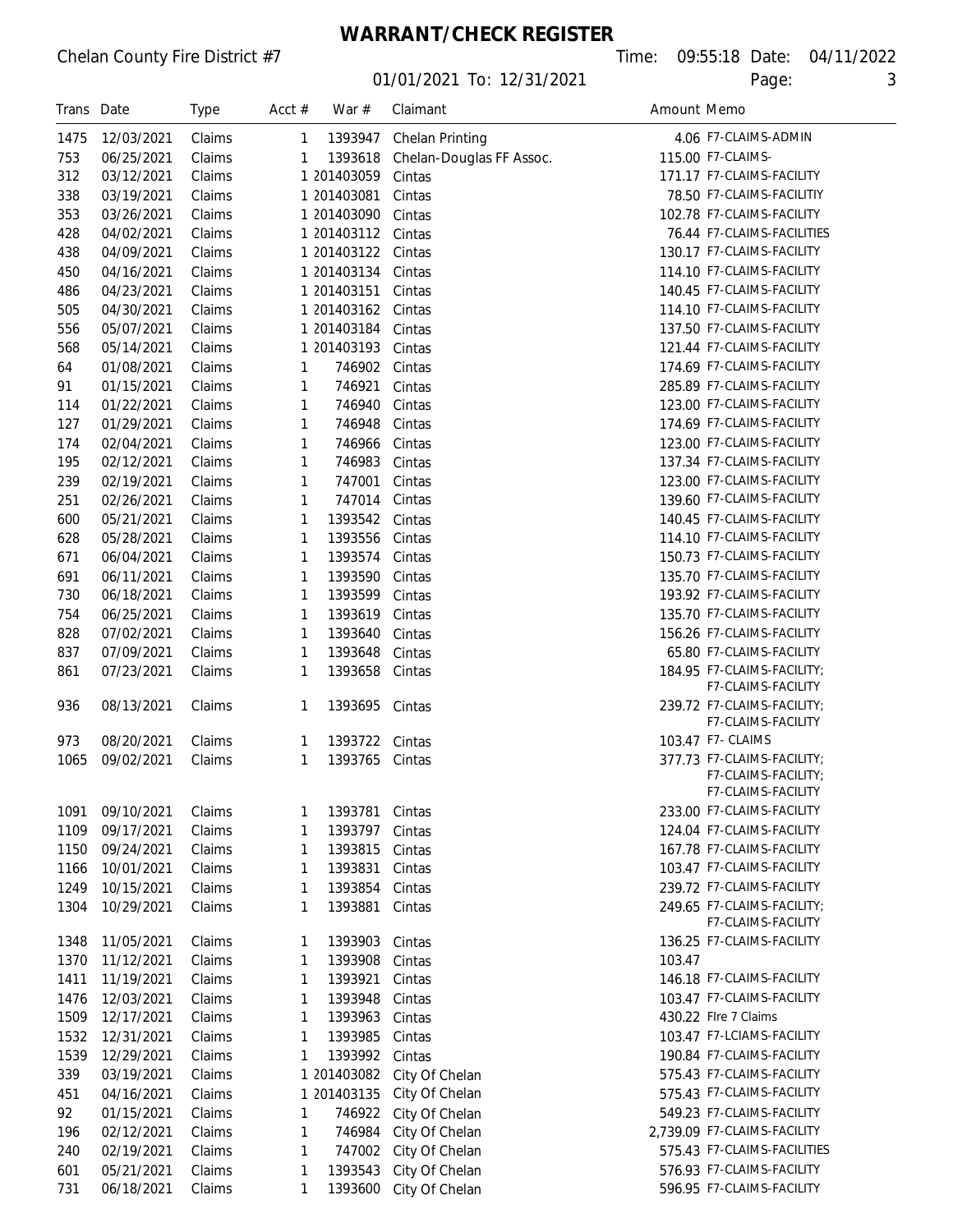01/01/2021 To: 12/31/2021 Page: 4

Chelan County Fire District #7 Time: 09:55:18 Date: 04/11/2022

| Trans Date |            | <b>Type</b> | Acct $#$ | War $#$     | Claimant                                     | Amount Memo |                                                                                 |
|------------|------------|-------------|----------|-------------|----------------------------------------------|-------------|---------------------------------------------------------------------------------|
| 862        | 07/23/2021 | Claims      | 1        | 1393659     | City Of Chelan                               |             | 646.23 F7-CLAIMS-FACILITY                                                       |
| 974        | 08/20/2021 | Claims      | 1        | 1393723     | City Of Chelan                               |             | 1,297.08 F7-CLAIMS                                                              |
| 1110       | 09/17/2021 | Claims      | 1        | 1393798     | City Of Chelan                               |             | 39.72 F7-CLAIMS-FACILITY                                                        |
| 1273       | 10/22/2021 | Claims      | 1        | 1393872     | City Of Chelan                               |             | 673.29 F7-CLAIMS-FACILITY                                                       |
| 1412       | 11/19/2021 | Claims      | 1        | 1393922     | City Of Chelan                               |             | 650.73 F7-CLAIMS-FACILITY                                                       |
| 1533       | 12/31/2021 | Claims      | 1        | 1393986     | City Of Chelan                               |             | 578.35 F7-CLAIMS-FACILITIY                                                      |
| 1111       | 09/17/2021 | Claims      | 1        | 1393799     | Coaxsher                                     |             | 173.23 F7-CLAIMS-SUPPRESSION                                                    |
| 596        | 05/20/2021 | Claims      | 3        | 17173       | Coaxsher                                     |             | 552.17 F7-CLAIMS-SUPPRESSION                                                    |
| 625        | 05/27/2021 | Claims      | 3        | 17176       | Coaxsher                                     |             | 5,164.94 F7-CLAIMS-SUPPRESSION-CAPITA<br>L                                      |
| 686        | 06/10/2021 | Claims      | 3        | 17179       | Coaxsher                                     |             | 519.68 F7-CLAIMS-SUPPRESSION-CAPITA                                             |
| 1104       | 09/16/2021 | Claims      | 3        | 17198       | Coaxsher                                     |             | 1,635.00 F7-CLAIMS-SAFER                                                        |
| 313        | 03/12/2021 | Claims      |          | 1 201403060 | Coleman Oil Co                               |             | 117.41 F7-CLAIMS-FLEET FUEL                                                     |
| 452        | 04/16/2021 | Claims      |          | 1 201403136 | Coleman Oil Co                               |             | 128.82 F7-CLAIMS-FLEET                                                          |
| 93         | 01/15/2021 | Claims      | 1        | 746923      | Coleman Oil Co                               |             | 287.89 F7-CLAIMS-FLEET FUEL                                                     |
| 241        | 02/19/2021 | Claims      | 1        | 747003      | Coleman Oil Co                               |             | 363.54 F7-CLAIMS-FLEET                                                          |
| 629        | 05/28/2021 | Claims      | 1        | 1393557     | Coleman Oil Co                               |             | 164.03 F7-CLAIMS-FLEET                                                          |
| 732        | 06/18/2021 | Claims      | 1        | 1393601     | Coleman Oil Co                               |             | 312.46 F7-CLAIMS-FLEET                                                          |
| 863        | 07/23/2021 | Claims      | 1        | 1393660     | Coleman Oil Co                               |             | 397.74 F7-CLAIMS-FLEET                                                          |
| 937        | 08/13/2021 | Claims      | 1        | 1393696     | Coleman Oil Co                               |             | 1.298.90 F7-CLAIMS-FLEET                                                        |
| 1112       | 09/17/2021 | Claims      | 1        | 1393800     | Coleman Oil Co                               |             | 1,116.20 F7-CLAIMS-FLEET                                                        |
| 1250       | 10/15/2021 | Claims      | 1        | 1393855     | Coleman Oil Co                               |             | 789.78 F7-CLAIMS-FLEET                                                          |
| 1413       | 11/19/2021 | Claims      | 1        | 1393923     | Coleman Oil Co                               |             | 452.04 F7-CLAIMS-FLEET                                                          |
| 1510       | 12/17/2021 | Claims      | 1        | 1393964     | Coleman Oil Co                               |             | 284.55 Fire 7 Claims                                                            |
| 672        | 06/04/2021 | Claims      | 1        | 1393575     | <b>Community Wildfire Planning</b><br>Center | 212.50      |                                                                                 |
| 733        | 06/18/2021 | Claims      | 1        | 1393602     | <b>Community Wildfire Planning</b><br>Center |             | 177.50 F7-CLAIMS-PREVENTION                                                     |
| 340        | 03/19/2021 | Claims      |          | 1 201403083 | Confluence Health                            |             | 794.44 F7-CLAIMS-SAFER AND ADMIN                                                |
| 487        | 04/23/2021 | Claims      |          | 1 201403152 | Confluence Health                            |             | 2,660.00 F7-CLAIMS-SAFER GRANT                                                  |
| 115        | 01/22/2021 | Claims      | 1        | 746941      | <b>Confluence Health</b>                     |             | 1,155.98 F7-CLAIMS-PHYSICALS                                                    |
| 242        | 02/19/2021 | Claims      | 1        | 747004      | <b>Confluence Health</b>                     |             | 926.96 F7-CLAIMS-PHYSICALS-SAFER-AD<br><b>MIN</b>                               |
| 602        | 05/21/2021 | Claims      | 1        |             | 1393544 Confluence Health                    |             | 1,093.98 F7-CLAIMS-SAFER                                                        |
| 734        | 06/18/2021 | Claims      | 1        |             | 1393603 Confluence Health                    |             | 988.00 F7-CLAIMS-SAFER                                                          |
| 864        | 07/23/2021 | Claims      | 1        |             | 1393661 Confluence Health                    |             | 1,892.96 F7-CLAIMS-SAFER VC HIRING<br>AND TESTING; F7-CLAIMS-SAFER<br><b>VC</b> |
| 975        | 08/20/2021 | Claims      | 1        | 1393724     | Confluence Health                            |             | 1.255.98 F7-CLAIMS                                                              |
| 1245       | 10/15/2021 | Claims      | 1        | 1393850     | <b>Confluence Health</b>                     |             | 701.96 F7-CLAIMS-SAFER, ADMIN<br>HIRING AND TESTING                             |
| 1274       | 10/22/2021 | Claims      | 1        | 1393873     | Confluence Health                            |             | 1,091.96 F7-CLAIMS-SAFER, ADMIN                                                 |
| 1414       | 11/19/2021 | Claims      | 1        | 1393924     | <b>Confluence Health</b>                     |             | 1,005.00 F7-CLAIMS-SAFER                                                        |
| 1511       | 12/17/2021 | Claims      | 1        | 1393965     | <b>Confluence Health</b>                     |             | 1,884.92 Fire 7 - Claim                                                         |
| 854        | 06/16/2021 | Claims      | 5        | 8206        | Corperate Trust Services US Bank             |             | 14,450.00 Bond Interest Payment                                                 |
| 1287       | 09/30/2021 | Claims      | 5        | 83500       | Corperate Trust Services US Bank             |             | 300.00 Administrative Fees for Bond                                             |
| 569        | 05/14/2021 | Claims      |          | 1 201403194 | Costco                                       |             | 120.00 F7-CLAIMS-ADMIN                                                          |
| 603        | 05/21/2021 | Claims      | 1        | 1393545     | <b>Cummins Sale and Services</b>             |             | 833.91 F7-CLAIMS-FLEET                                                          |
| 553        | 05/06/2021 | Claims      | 3        | 17172       | <b>Cummins Sale and Services</b>             |             | 2,102.64 F7-CLAIMS-FACILITY-CAPITAL                                             |
| 1053       | 09/01/2021 | Claims      | 3        | 17193       | <b>Cummins Sale and Services</b>             |             | 21,286.67 F7-CLAIMS-FACILITY CAPITAL                                            |
| 1487       | 12/04/2021 | Claims      | 3        | 17224       | <b>Cummins Sale and Services</b>             |             | 1.981.10 F7-CLAIMS-FACILITY CAPITAL                                             |
| 362        | 03/26/2021 | Claims      |          | 1 201403099 | <b>DAILY DISPATCH</b>                        |             | 280.00 F7-CLAIMS-ADMIN                                                          |
| 1103       | 09/10/2021 | Claims      | 1        | 1393793     | DAILY DISPATCH                               |             | 420.00 F7-CLAIMS-ADMIN                                                          |
| 988        | 08/20/2021 | Claims      | 1        | 1393737     | DBA General Fire Pacific                     |             | 411.43 F7-CLAIMS                                                                |
|            |            |             |          |             | Northwest Emergency Equipment                |             |                                                                                 |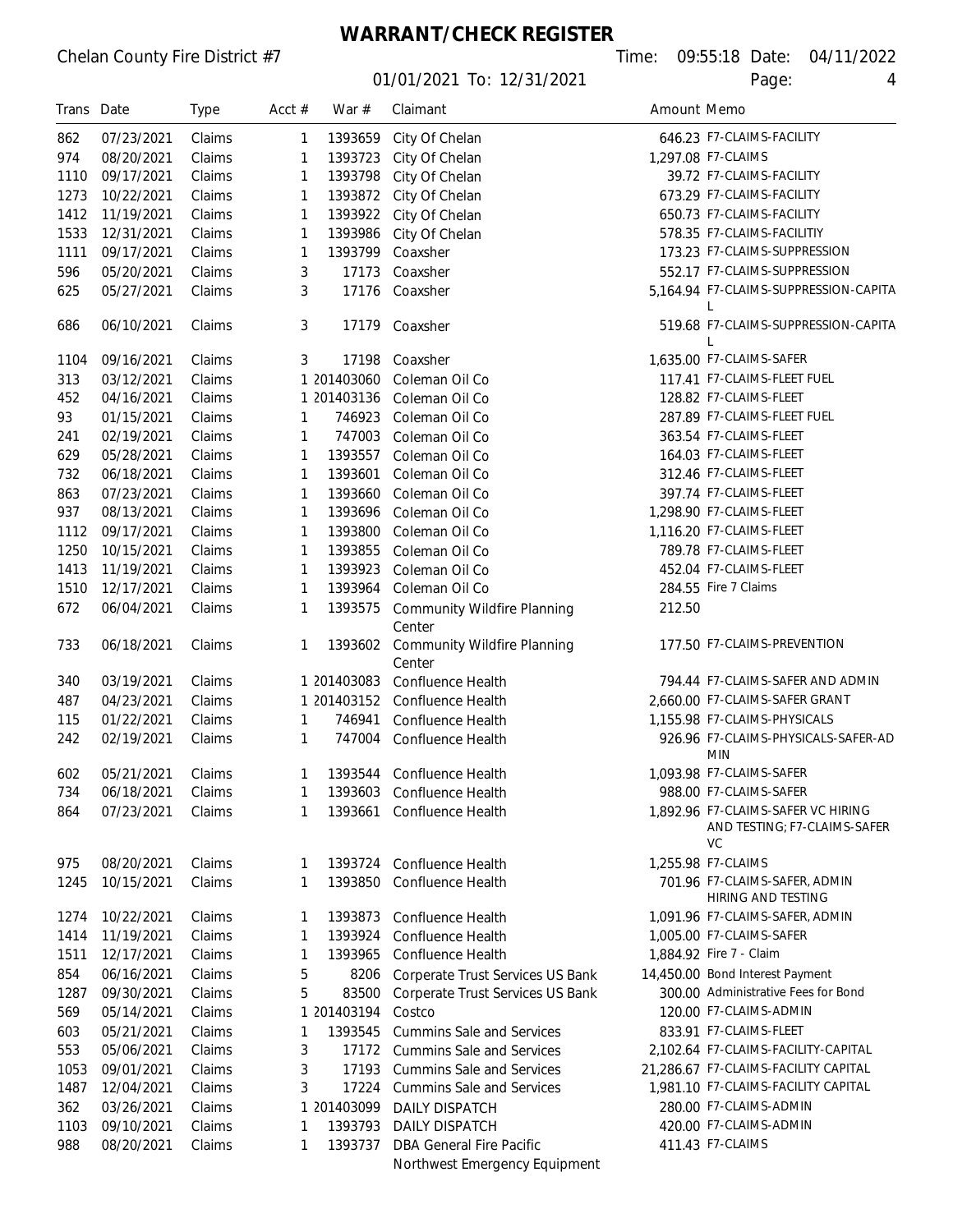| Trans Date |            | <b>Type</b> | Acct $#$ | War $#$     | Claimant                            | Amount Memo |                                     |
|------------|------------|-------------|----------|-------------|-------------------------------------|-------------|-------------------------------------|
| 1098       | 09/10/2021 | Claims      | 1        | 1393788     | <b>DBA General Fire Pacific</b>     |             | 30.00 F7-CLAIMS-FLEET               |
|            |            |             |          |             | Northwest Emergency Equipment       |             |                                     |
| 1351       | 11/05/2021 | Claims      | 1        | 1393906     | <b>DBA General Fire Pacific</b>     |             | 450.33 F7-CLAIMS-FLEET              |
|            |            |             |          |             | Northwest Emergency Equipment       |             |                                     |
| 1420       | 11/19/2021 | Claims      | 1        | 1393930     | <b>DBA General Fire Pacific</b>     |             | 84.61 F7-CLAIMS-FLEET               |
|            |            |             |          |             | Northwest Emergency Equipment       |             |                                     |
| 961        | 07/22/2021 | Claims      | 3        | 17187       | <b>DBA General Fire Pacific</b>     |             | 2,975.30 F7-CLAIMS-FLEET CAPITAL    |
|            |            |             |          |             | Northwest Emergency Equipment       |             |                                     |
| 1056       | 09/01/2021 | Claims      | 3        | 17196       | <b>DBA General Fire Pacific</b>     |             | 71.15 F7-CLAIMS-FLEET-CAPITAL       |
|            |            |             |          |             | Northwest Emergency Equipment       |             |                                     |
| 1105       | 09/16/2021 | Claims      | 3        | 17199       | <b>DBA General Fire Pacific</b>     |             | 3,043.49 F7-CLAIMS-FLEET CAPITAL    |
|            |            |             |          |             | Northwest Emergency Equipment       |             |                                     |
| 1268       | 10/16/2021 | Claims      | 3        | 17208       | <b>DBA General Fire Pacific</b>     |             | 7,710.22 F7-CLAIMS-FLEET CAPITAL    |
|            |            |             |          |             | Northwest Emergency Equipment       |             |                                     |
| 1382       | 11/13/2021 | Claims      | 3        | 17216       | <b>DBA General Fire Pacific</b>     |             | 949.63 F7-CLAIMS-FLEET CAPITAL      |
|            |            |             |          |             | Northwest Emergency Equipment       |             |                                     |
| 184        | 02/04/2021 | Claims      | 1        | 746976      | <b>DBA Vector Solutions Target</b>  |             | 5,182.44 F7-CLAIMS-TRAINING         |
|            |            |             |          |             | Solutions Learning, LLC             |             |                                     |
| 1523       | 12/17/2021 | Claims      | 1        | 1393977     | <b>DBA Vector Solutions Target</b>  |             | 4,511.34 Fire 7 Claims              |
|            |            |             |          |             | Solutions Learning, LLC             |             |                                     |
| 955        | 08/13/2021 | Claims      | 1        | 1393714     | Dale Rodman                         |             | 126.49 F7-CLAIMS-ADMIN              |
| 735        | 06/18/2021 | Claims      | 1        | 1393604     | Door Tech                           |             | 450.53 F7-CLAIMS-FACILITY           |
| 1477       | 12/03/2021 | Claims      | 1        | 1393949     | Door Tech                           |             | 2,316.56 F7-CLAIMS-FACILITY         |
| 938        | 08/13/2021 | Claims      | 1        | 1393697     | Doug's Diesel                       |             | 794.19 F7-CLAIMS-FLEET              |
| 976        | 08/20/2021 | Claims      | 1        | 1393725     | Doug's Diesel                       |             | 804.51 F7-CLAIMS                    |
| 314        | 03/12/2021 | Claims      |          | 1 201403061 | Douglas Co Treasurer                |             | 2,776.92 F7-CLAIMS-COMMUNICATION-RI |
|            |            |             |          |             |                                     |             | VECOM 911                           |
| 453        | 04/16/2021 | Claims      |          | 1 201403137 | Douglas Co Treasurer                |             | 2,776.92 F7-CLAIMS-COMMUNICATIONS   |
| 570        | 05/14/2021 | Claims      |          | 1 201403195 | Douglas Co Treasurer                |             | 2,776.92 F7-CLAIMS-COMMUNICATION-DI |
|            |            |             |          |             |                                     |             | SPATCH                              |
| 94         | 01/15/2021 | Claims      | 1        | 746924      | Douglas Co Treasurer                |             | 2.776.92 F7-CLAIMS-COMMUNICATION-RI |
|            |            |             |          |             |                                     |             | VERCOM 911 DISPATCH SERVICES        |
| 252        | 02/26/2021 | Claims      | 1        | 747015      | Douglas Co Treasurer                |             | 2,776.92 F7-CLAIMS-COMMUNICATION-DI |
|            |            |             |          |             |                                     |             | SPATCH 911 SERVICES                 |
| 736        | 06/18/2021 | Claims      | 1        | 1393605     | Douglas Co Treasurer                |             | 2,776.92 F7-CLAIMS-COMMUNICATION    |
| 865        | 07/23/2021 | Claims      | 1        | 1393662     | Douglas Co Treasurer                |             | 2,776.92 F7-CLAIMS-COMMUNICATION    |
| 939        | 08/13/2021 | Claims      | 1        | 1393698     | Douglas Co Treasurer                |             | 2.776.92 F7-CLAIMS-COMMUNICATION    |
| 1113       | 09/17/2021 | Claims      | 1        | 1393801     | Douglas Co Treasurer                |             | 2.776.92 F7-CLAIMS-COMMUNICATION    |
| 1251       | 10/15/2021 | Claims      | 1        | 1393856     | Douglas Co Treasurer                |             | 2.776.92 F7-CLAIMS-COMMUNICATION    |
| 1371       | 11/12/2021 | Claims      | 1        | 1393909     | Douglas Co Treasurer                | 2.776.92    |                                     |
| 1512       | 12/17/2021 | Claims      | 1        | 1393966     | Douglas Co Treasurer                |             | 2,776.90 Fire 7 Claims              |
| 1092       | 09/10/2021 | Claims      | 1        | 1393782     | Driveline Service of Wenatchee      |             | 640.20 F7-CLAIMS-FLEET              |
| 315        | 03/12/2021 | Claims      |          | 1 201403062 | <b>EMSconnect, LLC</b>              |             | 84.00 F7-CLAIMS-TRAINING            |
| 439        | 04/09/2021 | Claims      |          | 1 201403123 | <b>EMSconnect, LLC</b>              |             | 84.00 F7-CLAIMS-TRAINING            |
| 571        | 05/14/2021 | Claims      |          | 1 201403196 | <b>EMSconnect, LLC</b>              |             | 84.00 F7-CLAIMS-TRAINING            |
| 95         | 01/15/2021 | Claims      | 1        | 746925      | <b>EMSconnect, LLC</b>              |             | 78.00 F7-CLAIMS-TRAINING            |
|            |            |             |          |             |                                     |             | /EDUCATION / EMS                    |
| 197        | 02/12/2021 | Claims      | 1        | 746985      | <b>EMSconnect, LLC</b>              |             | 84.00 F7-CLAIMS-TRAINING-EMS        |
| 838        | 07/09/2021 | Claims      | 1        | 1393649     | <b>EMSconnect, LLC</b>              |             | 112.00 F7-CLAIMS-EMS                |
| 940        | 08/13/2021 | Claims      | 1        | 1393699     | <b>EMSconnect, LLC</b>              |             | 98.00 F7-CLAIMS-TRAINING            |
| 1093       | 09/10/2021 | Claims      | 1        | 1393783     | <b>EMSconnect, LLC</b>              |             | 97.00 F7-CLAIMS-EMS TRAINING        |
| 1167       | 10/01/2021 | Claims      | 1        | 1393832     | <b>EMSconnect, LLC</b>              |             | 84.00 F7-CLAIMS-TRAINING            |
| 1252       | 10/15/2021 | Claims      | 1        | 1393857     | <b>EMSconnect, LLC</b>              |             | 97.00 F7-CLAIMS-TRAININIG           |
| 1372       | 11/12/2021 | Claims      | 1        | 1393910     | <b>EMSconnect, LLC</b>              | 97.00       |                                     |
| 673        | 06/04/2021 | Claims      | 1        | 1393576     | ESO Solutions, INC Emergency        | 355.05      |                                     |
|            |            |             |          |             | Reporting                           |             |                                     |
| 1534       | 12/31/2021 | Claims      | 1        | 1393987     | <b>ESO Solutions, INC Emergency</b> |             | 3,632.12 F7-CLAIMS-ADMIN            |
|            |            |             |          |             | Reporting                           |             |                                     |
|            |            |             |          |             |                                     |             |                                     |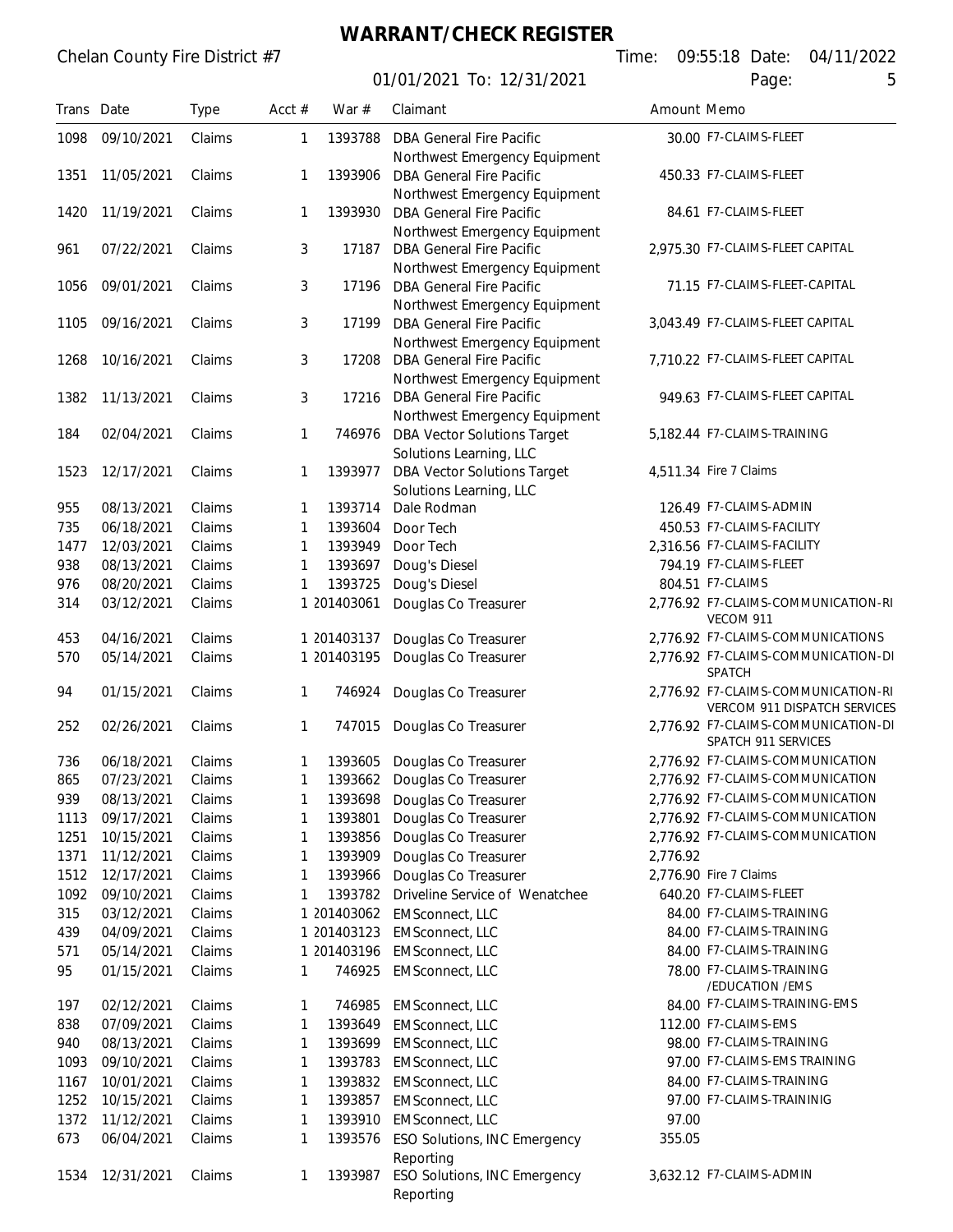### Chelan County Fire District #7

# **WARRANT/CHECK REGISTER**

|  |       | ne: 09:55:18 Date: 04/11/2022 |
|--|-------|-------------------------------|
|  | Page: |                               |

| Trans Date |            | <b>Type</b> | Acct $#$ | War $#$     | Claimant                                                      | Amount Memo |                                                        |
|------------|------------|-------------|----------|-------------|---------------------------------------------------------------|-------------|--------------------------------------------------------|
| 506        | 04/30/2021 | Claims      |          | 1 201403163 | <b>Employment Security Dept</b>                               |             | 2,930.59 F7-CLAIMS-SUPPRESION                          |
| 198        | 02/12/2021 | Claims      | 1        | 746986      | <b>Employment Security Dept</b>                               |             | 1,711.26 F7-CLAIMS-SUPPRESSION-EMPLO<br>YMENT SECURITY |
| 941        | 08/13/2021 | Claims      | 1        | 1393700     | <b>Employment Security Dept</b>                               |             | 270.73 F7-CLAIMS-ADMIN                                 |
| 1305       | 10/29/2021 | Claims      | 1        | 1393882     | <b>Employment Security Dept</b>                               |             | 36.14 F7-CLAIMS-ADMIN                                  |
| 507        | 04/30/2021 | Claims      |          | 1 201403164 | <b>Foremost Promotions</b>                                    |             | 270.75 F7-CLAIMS-PUBLIC EDUCATION                      |
| 354        | 03/26/2021 | Claims      |          | 1 201403091 | Forum Consulting                                              |             | 3,000.00 F7-CLAIMS-TRAINING                            |
| 175        | 02/04/2021 | Claims      | 1        | 746967      | Fowler Fire LLC                                               |             | 375.00 F7-CLAIMS-TRAINING                              |
| 1151       | 09/24/2021 | Claims      | 1        | 1393816     | Fowler Fire LLC                                               |             | 450.00 F7-CLAIMS-TRAINING                              |
| 1168       | 10/01/2021 | Claims      | 1        | 1393833     | Fowler Fire LLC                                               |             | 750.00 F7-CLAIMS-TRAINING                              |
| 977        | 08/20/2021 | Claims      | 1        | 1393726     | Freightliner Northwest Union Gap                              |             | 84.94 F7-CLAIMS                                        |
| 1152       | 09/24/2021 | Claims      | 1        | 1393817     | Freightliner Northwest Union Gap                              |             | 32.75 F7-CLAIMS-FLEET                                  |
| 1054       | 09/01/2021 | Claims      | 3        | 17194       | G3 Fire, LLC                                                  |             | 7,016.16 F7-CLAIMS-FLEET CAPITAL                       |
| 199        | 02/12/2021 | Claims      | 1        | 746987      | <b>GREATER WENATCHEE EMS &amp;</b><br><b>TRAUMA CARE COUN</b> |             | 805.00 F7-CLAIMS-EMS                                   |
| 572        | 05/14/2021 | Claims      |          | 1 201403197 | Galls/Blumenthal Uniforms                                     |             | 128.65 F7-CLAIMS-RESERVE                               |
| 65         | 01/08/2021 | Claims      | 1        | 746903      | Galls/Blumenthal Uniforms                                     |             | 287.28 F7-CLAIMS-UNIFORMS                              |
| 200        | 02/12/2021 | Claims      | 1        | 746988      | Galls/Blumenthal Uniforms                                     |             | 72.73 F7-CLAIMS-SUPPRESSION<br><b>UNIFORM</b>          |
| 253        | 02/26/2021 | Claims      | 1        | 747016      | Galls/Blumenthal Uniforms                                     |             | 1,546.52 F7-CLAIMS-SUPPLIES                            |
| 692        | 06/11/2021 | Claims      | 1        | 1393591     | Galls/Blumenthal Uniforms                                     |             | 321.35 F7-CLAIMS-SUPPRESSIONS,                         |
| 866        | 07/23/2021 | Claims      | 1        | 1393663     | Galls/Blumenthal Uniforms                                     |             | 1,773.36 F7-CLAIMS-SUPPRESSION-RESER<br>VE             |
| 1114       | 09/17/2021 | Claims      | 1        | 1393802     | Galls/Blumenthal Uniforms                                     |             | 492.60 F7-CLAIMS-RESERVE                               |
| 1169       | 10/01/2021 | Claims      | 1        | 1393834     | Galls/Blumenthal Uniforms                                     |             | 970.00 F7-CLAIMS-SUPPRESSION,<br><b>RESERVE</b>        |
| 1373       | 11/12/2021 | Claims      | 1        | 1393911     | Galls/Blumenthal Uniforms                                     | 55.85       |                                                        |
| 1415       | 11/19/2021 | Claims      | 1        | 1393925     | Galls/Blumenthal Uniforms                                     |             | 159.75 F7-CLAIMS-ADMIN                                 |
| 1513       | 12/17/2021 | Claims      | 1        | 1393967     | Galls/Blumenthal Uniforms                                     |             | 111.75 Fire 7-Claims                                   |
| 454        | 04/16/2021 | Claims      |          | 1 201403138 | Graybeal Signs                                                |             | 1,749.40 F7-CLAIMS-FLEET                               |
| 170        | 02/03/2021 | Claims      | 3        | 17162       | <b>Graybeal Signs</b>                                         |             | 1.062.76 F7-CLAIMS-FLEET-CAPITAL                       |
| 501        | 04/29/2021 | Claims      | 3        | 17169       | <b>Graybeal Signs</b>                                         |             | 1,062.76 F7-CLAIMS-FLEET-CAPITAL                       |
| 316        | 03/12/2021 | Claims      |          | 1 201403063 | Green Petroleum                                               |             | 526.27 F7-CLAIMS-FLEET FUEL                            |
| 355        | 03/26/2021 | Claims      |          | 1 201403092 | Green Petroleum                                               |             | 980.46 F7-CLAIMS-FLEET-FUEL                            |
| 446        | 04/09/2021 | Claims      |          | 1 201403130 | Green Petroleum                                               |             | 1,062.23 F7-CLAIMS-FLEET                               |
| 508        | 04/30/2021 | Claims      |          | 1 201403165 | Green Petroleum                                               |             | 1,194.15 F7-CLAIMS-FLEET FUEL                          |
| 573        | 05/14/2021 | Claims      |          | 1 201403198 | Green Petroleum                                               |             | 1,371.85 F7-CLAIMS-FLEET                               |
| 96         | 01/15/2021 | Claims      | 1        | 746926      | Green Petroleum                                               |             | 443.68 F7-CLAIMS-FLEET FUEL                            |
| 128        | 01/29/2021 | Claims      | 1        | 746949      | Green Petroleum                                               |             | 542.88 F7-CLAIMS-FLEET FUEL                            |
| 201        | 02/12/2021 | Claims      | 1        | 746989      | Green Petroleum                                               |             | 464.71 F7-CLAIMS-FLEET FUEL                            |
| 254        | 02/26/2021 | Claims      | 1        | 747017      | Green Petroleum                                               |             | 565.61 F7-CLAIMS-FLEET FUEL                            |
| 630        | 05/28/2021 | Claims      | 1        | 1393558     | Green Petroleum                                               |             | 951.34 F7-CLAIMS-FLEET                                 |
| 693        | 06/11/2021 | Claims      | 1        | 1393592     | Green Petroleum                                               |             | 177.91 F7-CLAIMS-FACILITY                              |
| 737        | 06/18/2021 | Claims      | 1        | 1393606     | Green Petroleum                                               |             | 1,302.85 F7-CLAIMS-FLEET                               |
| 755        | 06/25/2021 | Claims      | 1        | 1393620     | Green Petroleum                                               |             | 807.16 F7-CLAIMS-FLEET                                 |
| 839        | 07/09/2021 | Claims      | 1        | 1393650     | Green Petroleum                                               |             | 916.40 F7-CLAIMS-FLEET                                 |
| 942        | 08/13/2021 | Claims      | 1        | 1393701     | Green Petroleum                                               |             | 3,264.30 F7-CLAIMS-FLEET                               |
| 1066       | 09/02/2021 | Claims      | 1        | 1393766     | Green Petroleum                                               |             | 1,786.23 F7-CLAIMS-FLEET                               |
| 1094       | 09/10/2021 | Claims      | 1        | 1393784     | Green Petroleum                                               |             | 2,577.00 F7-CLAIMS-FLEET                               |
| 1153       | 09/24/2021 | Claims      | 1        | 1393818     | Green Petroleum                                               |             | 1,315.49 F7-CLAIMS-FLEET                               |
| 1253       | 10/15/2021 | Claims      | 1        | 1393858     | Green Petroleum                                               |             | 805.73 F7-CLAIMS-FLEET                                 |
| 1374       | 11/12/2021 | Claims      | 1        | 1393912     | Green Petroleum                                               | 1,658.93    |                                                        |
| 1478       | 12/03/2021 | Claims      | 1        | 1393950     | Green Petroleum                                               |             | 777.03 F7-CLAIMS-FLEET                                 |
| 1540       | 12/29/2021 | Claims      | 1        | 1393993     | Green Petroleum                                               |             | 1,685.51 F7-CLAIMS-FLEET                               |
| 176        | 02/04/2021 | Claims      | 1        | 746968      | <b>HDCA</b>                                                   |             | 50.00 F7-CLAIMS-ADMIN                                  |
| 1479       | 12/03/2021 | Claims      | 1        | 1393951     | <b>HDCA</b>                                                   |             | 175.00 F7-CLAIMS-ADMIN                                 |
| 356        | 03/26/2021 | Claims      |          | 1 201403093 | Haglund's Trophies                                            |             | 138.52 F7-CLAIMS-ADMIN                                 |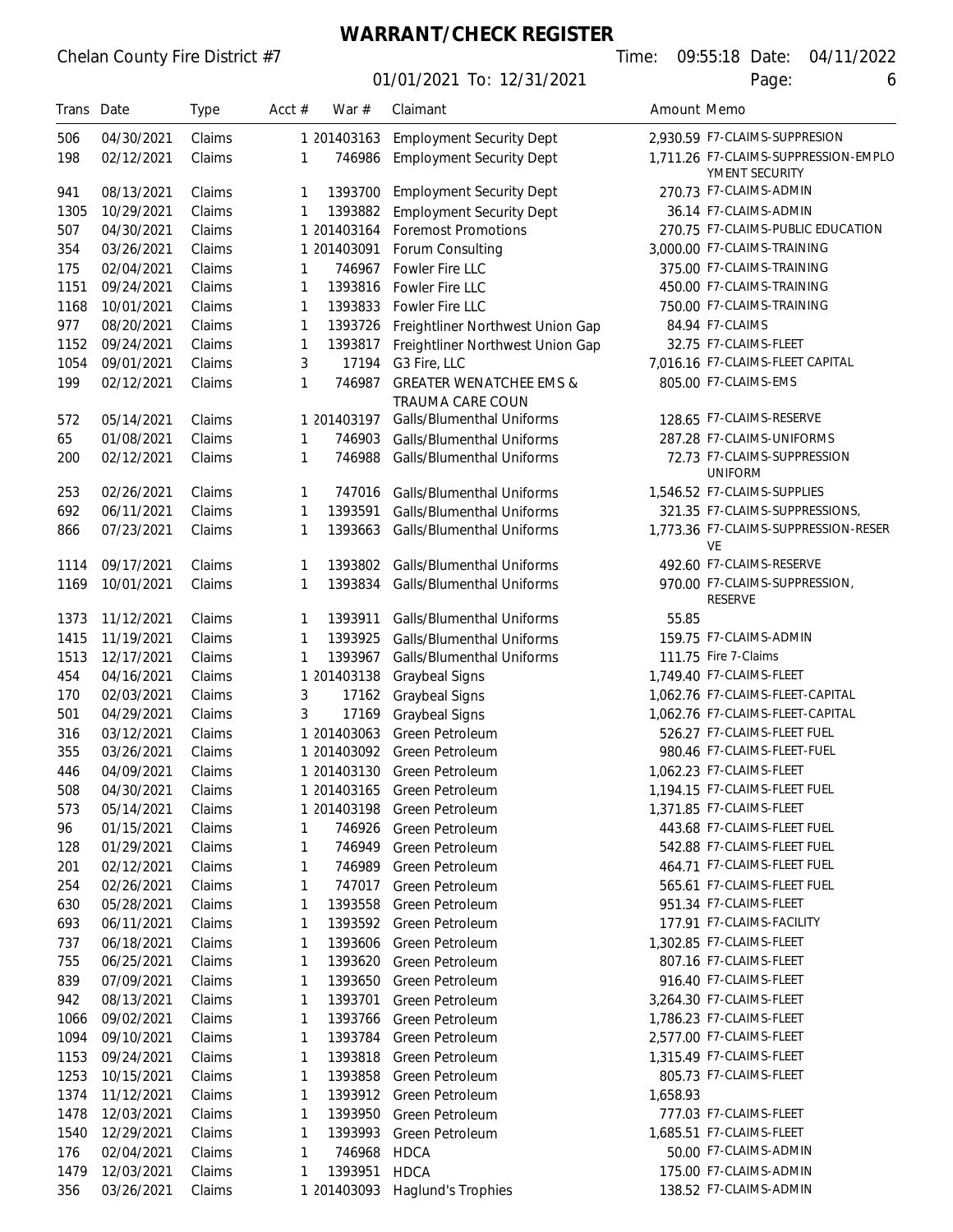# **WARRANT/CHECK REGISTER**

|--|

| Trans Date |            | <b>Type</b> | Acct $#$ | War #       | Claimant                        | Amount Memo |                                            |
|------------|------------|-------------|----------|-------------|---------------------------------|-------------|--------------------------------------------|
| 557        | 05/07/2021 | Claims      |          | 1 201403185 | Haglund's Trophies              |             | 23.33 F7-CLAIMS-ADMIN                      |
| 867        | 07/23/2021 | Claims      | 1        | 1393664     | Haglund's Trophies              |             | 696.30 F7-CLAIMS-ADMIN                     |
| 1480       | 12/03/2021 | Claims      | 1        | 1393952     | Haglund's Trophies              |             | 326.51 F7-CLAIMS-ADMIN                     |
| 112        | 01/21/2021 | Claims      | 3        | 17160       | Halverson Auto Body Inc         |             | 4,281.41 F7-CLAIMS-FLEET-CAPITAL           |
| 931        | 08/12/2021 | Claims      | 3        | 17183       | Halverson Auto Body Inc         |             | 6,849.40 F7-CLAIMS-FLEET CAPITAL           |
| 317        | 03/12/2021 | Claims      |          | 1 201403064 | Harvest Valley Pest Control     |             | 189.50 F7-CLAIMS-FACILITY                  |
| 341        | 03/19/2021 | Claims      |          | 1 201403084 | Harvest Valley Pest Control     |             | 433.20 F7-CLAIMS-FACILITY                  |
| 574        | 05/14/2021 | Claims      |          | 1 201403199 | Harvest Valley Pest Control     |             | 189.53 F7-CLAIMS-FACILITY                  |
| 66         | 01/08/2021 | Claims      | 1        | 746904      | Harvest Valley Pest Control     |             | 189.56 F7-CLAIMS-FACILITY                  |
| 1067       | 09/02/2021 | Claims      | 1        | 1393767     | Harvest Valley Pest Control     |             | 189.53 F7-CLAIMS-FACILITY                  |
| 1349       | 11/05/2021 | Claims      | 1        | 1393904     | Harvest Valley Pest Control     |             | 465.69 F7-CLAIMS-FACILITY                  |
| 1481       | 12/03/2021 | Claims      | 1        | 1393953     | Harvest Valley Pest Control     |             | 388.53 F7-CLAIMS-FACILITY                  |
| 953        | 08/13/2021 | Claims      | 1        | 1393712     | High Country Batteries Okanogan |             | 1,026.24 F7-CLAIMS-FLEET                   |
|            |            |             |          |             | Tire Factory Inc                |             |                                            |
| 1074       | 09/02/2021 | Claims      | 1        | 1393774     | High Country Batteries Okanogan |             | 857.40 F7-CLAIMS-FLEET                     |
|            |            |             |          |             | Tire Factory Inc                |             |                                            |
| 190        | 02/11/2021 | Claims      | 3        | 17164       | High Country Batteries Okanogan |             | 1,389.44 F7-CLAIMS-FLEET-CAPITAL           |
|            |            |             |          |             | Tire Factory Inc                |             |                                            |
| 352        | 03/25/2021 | Claims      | 3        | 17168       | High Country Batteries Okanogan |             | 5,646.35 F7-CLAIMS-FLEET                   |
|            |            |             |          |             | Tire Factory Inc                |             |                                            |
| 488        | 04/23/2021 | Claims      |          | 1 201403153 | <b>IAFC MEMBERSHIP</b>          |             | 260.00 F7-CLAIMS-ADMIN                     |
| 829        | 07/02/2021 | Claims      |          | 1393641     | <b>IAFC MEMBERSHIP</b>          |             | 260.00 F7-CLAIMS-ADMIN                     |
| 357        | 03/26/2021 | Claims      |          | 1 201403094 | IBS Incorporated                |             | 478.91 F7-CLAIMS-FLEET                     |
| 509        | 04/30/2021 | Claims      |          | 1 201403166 | IBS Incorporated                |             | 162.13 F7-CLAIMS-FLEET                     |
| 575        | 05/14/2021 | Claims      |          | 1 201403200 | IBS Incorporated                |             | 34.70 F7-CLAIMS-FLEET                      |
| 674        | 06/04/2021 | Claims      | 1        | 1393577     | IBS Incorporated                | 128.63      |                                            |
| 738        | 06/18/2021 | Claims      | 1        | 1393607     | IBS Incorporated                |             | 120.69 F7-CLAIMS-SUPPLIES                  |
| 868        | 07/23/2021 | Claims      | 1        | 1393665     | IBS Incorporated                |             | 71.81 F7-CLAIMS-FLEET                      |
| 978        | 08/20/2021 | Claims      | 1        | 1393727     | IBS Incorporated                |             | 422.01 F7-CLAIMS                           |
| 1068       | 09/02/2021 | Claims      | 1        | 1393768     | IBS Incorporated                |             | 164.73 F7-CLAIMS-FLEET                     |
| 1154       | 09/24/2021 | Claims      | 1        | 1393819     | IBS Incorporated                |             | 361.93 F7-CLAIMS-FLEET                     |
| 1254       | 10/15/2021 | Claims      | 1        | 1393859     | IBS Incorporated                |             | 129.67 F7-CLAIMS-FLEET                     |
| 1306       | 10/29/2021 | Claims      | 1        | 1393883     | IBS Incorporated                |             | 499.73 F7-CLAIMS-FLEET                     |
| 1482       | 12/03/2021 | Claims      | 1        | 1393954     | IBS Incorporated                |             | 604.56 F7-CLAIMS-FLEET;                    |
|            |            |             |          |             |                                 |             | F7-CLAIMS-FLEET                            |
| 67         | 01/08/2021 | Claims      |          | 746905      | <b>ISpyFire</b>                 |             | 1,084.00 F7-CLAIMS-COMMUNICATIONS          |
| 1514       | 12/17/2021 | Claims      | 1        | 1393968     | <b>ISpyFire</b>                 |             | 1,083.00 Flre 7 Claims                     |
| 604        | 05/21/2021 | Claims      | 1        | 1393546     | Ice House LLC                   |             | 72.00 F7-CLAIMS-SUPPRESSION                |
| 869        | 07/23/2021 | Claims      | 1        | 1393666     | Ice House LLC                   |             | 325.00 F7-CLAIMS-SUPPRESSION;              |
|            |            |             |          |             |                                 |             | F7-CLAIMS-SUPPRESSION                      |
| 1069       | 09/02/2021 | Claims      | 1        | 1393769     | Ice House LLC                   |             | 280.00 F7-CLAIMS-SUPPRESSION               |
| 1115       | 09/17/2021 | Claims      | 1        | 1393803     | Ice House LLC                   |             | 205.00 F7-CLAIMS-SUPPRESSION               |
| 1155       | 09/24/2021 | Claims      | 1        | 1393820     | Ice House LLC                   |             | 112.50 F7-CLAIMS-SUPPRESSION               |
| 1307       | 10/29/2021 | Claims      | 1        | 1393884     | Ice House LLC                   |             | 112.50 F7-CLAIMS-SUPPRESSION               |
| 576        | 05/14/2021 | Claims      |          | 1 201403201 | Interstate Sign Products, Inc.  |             | 444.46 F7-CLAIMS-PREVENTION                |
| 177        | 02/04/2021 | Claims      | 1        | 746969      | Interstate Sign Products, Inc.  |             | 57.50 F7-CLAIMS-FLEET                      |
| 756        | 06/25/2021 | Claims      | 1        | 1393621     | Interstate Sign Products, Inc.  |             | 75.00 F7-CLAIMS-PREVENTION                 |
| 318        | 03/12/2021 | Claims      |          | 1 201403065 | Irish Iron                      |             | 27.20 F7-CLAIMS-FLEET                      |
| 870        | 07/23/2021 | Claims      | 1        | 1393667     | Irish Iron                      |             | 59.57 F7-CLAIMS-FLEET                      |
| 687        | 06/10/2021 | Claims      | 3        | 17180       | Irish Iron                      |             | 175.03 F7-CLAIMS-FLEET-CAPITAL             |
| 856        | 07/22/2021 | Claims      | 3        | 17182       | Irish Iron                      |             | VOID DUE TO BEING ENTERED                  |
|            |            |             |          |             |                                 |             | INTO WROND VENDOR. ERROR<br>MY KAM'S PART. |
| 1172       | 10/02/2021 | Claims      | 3        | 17201       | Irish Iron                      |             | 749.12 F7-CLAIMS-FLEET CAPITAL             |
| 1281       | 10/23/2021 | Claims      | 3        | 17211       | Irish Iron                      |             | 178.70 F7-CLAIMS-FLEET CAPITAL             |
| 1425       | 11/20/2021 | Claims      | 3        | 17220       | Irish Iron                      |             | 106.41 F7-CLAIMS-FLEET CAPITAL             |
| 1488       | 12/04/2021 | Claims      | 3        | 17225       | Irish Iron                      |             | 40.20 F7-CLAIMS-FLEET CAPITAL              |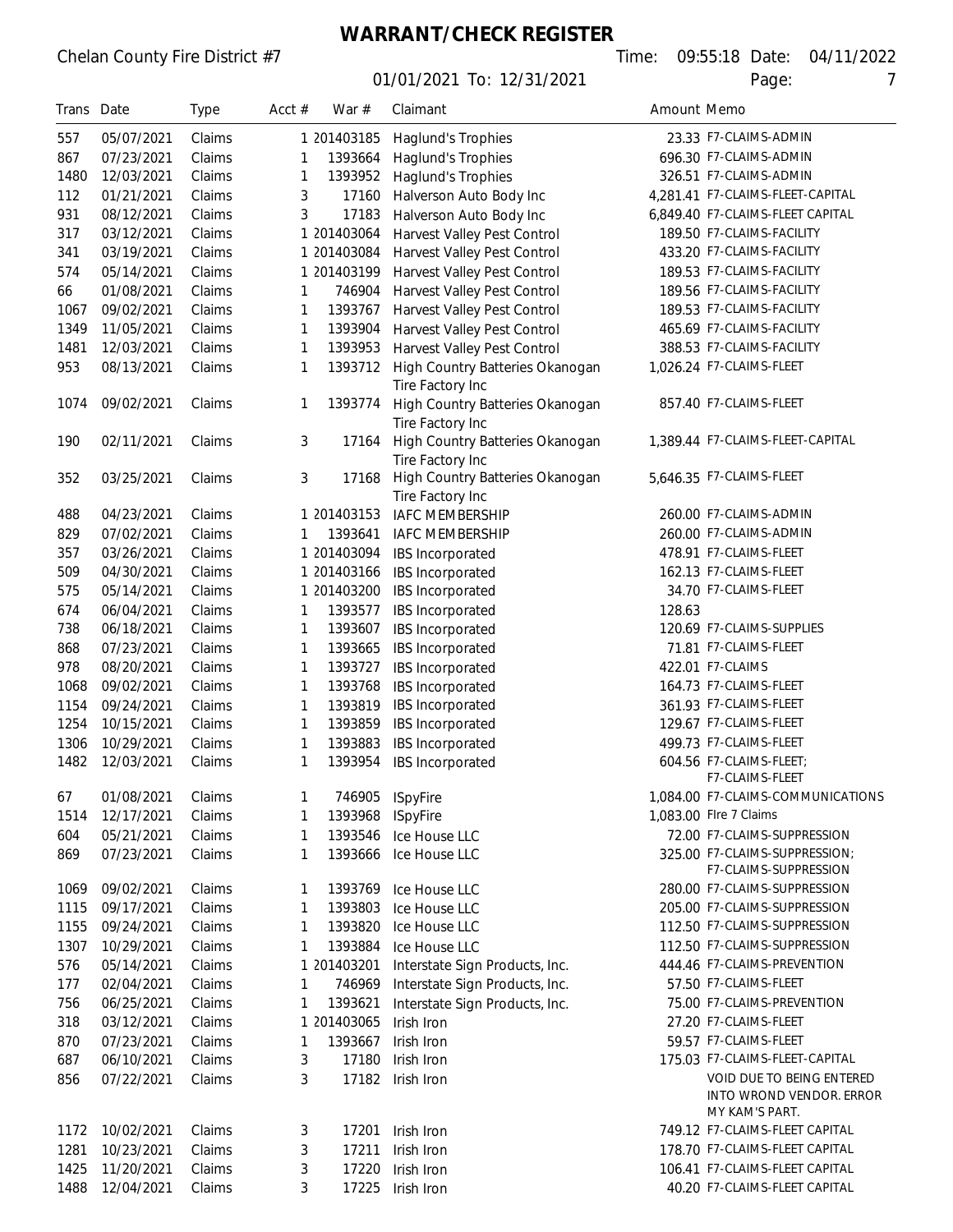#### **WARRANT/CHECK REGISTER**

| Trans Date |            | Type   | Acct $#$ | War #       | Claimant                                | Amount Memo |                                 |
|------------|------------|--------|----------|-------------|-----------------------------------------|-------------|---------------------------------|
| 83         | 01/14/2021 | Claims | 3        | 746913      | Irish Iron                              |             | 348.53 F7-CLAIMS-FLEET-CAPITAL  |
| 1483       | 12/03/2021 | Claims | 1        | 1393955     | Ivan's Chimney Sweep                    |             | 400.75 F7-CLAIMS-FACILITY       |
| 943        | 08/13/2021 | Claims | 1        | 1393702     | Jacob Hepper                            |             | 31.20 F7-CLAIMS-ADMIN           |
| 319        | 03/12/2021 | Claims |          | 1 201403066 | Jerry's Auto Supply                     |             | 15.83 F7-CLAIMS-FLEET           |
| 455        | 04/16/2021 | Claims |          | 1 201403139 | Jerry's Auto Supply                     |             | 164.57 F7-CLAIMS-               |
| 577        | 05/14/2021 | Claims |          | 1 201403202 | Jerry's Auto Supply                     |             | 109.51 F7-CLAIMS-SUPPLIES       |
| 97         | 01/15/2021 | Claims |          | 746927      | Jerry's Auto Supply                     |             | 548.34 F7-CLAIMS-FLEET SUPPLIES |
| 202        | 02/12/2021 | Claims | 1        | 746990      | Jerry's Auto Supply                     |             | 322.89 F7-CLAIMS-SUPPLIES       |
| 944        | 08/13/2021 | Claims | 1        | 1393703     | Jerry's Auto Supply                     |             | 790.85 F7-CLAIMS-FLEET          |
| 1156       | 09/24/2021 | Claims | 1        | 1393821     | Jerry's Auto Supply                     |             | 1,140.92 F7-CLAIMS-SUPPLIES     |
| 1255       | 10/15/2021 | Claims | 1        | 1393860     | Jerry's Auto Supply                     |             | 985.36 F7-CLAIMS-SUPPLIES       |
| 1375       | 11/12/2021 | Claims | 1        | 1393913     | Jerry's Auto Supply                     | 295.11      |                                 |
| 1535       | 12/31/2021 | Claims | 1        | 1393988     | Jerry's Auto Supply                     |             | 1,216.51 F7-CLAIMS-SUPPLIES     |
| 932        | 08/12/2021 | Claims |          | 17184       |                                         |             | 487.05 F7-CLAIMS-FLEET CAPITAL  |
| 1265       | 10/16/2021 | Claims | 3        | 17205       | Jerry's Auto Supply                     |             | 501.67 F7-CLAIMS-FLEET CAPITAL  |
|            |            | Claims | 3        |             | Jerry's Auto Supply                     |             | 91.69 F7-CLAIMS-FLEET CAPITAL   |
| 1381       | 11/13/2021 | Claims | 3        | 17215       | Jerry's Auto Supply                     |             |                                 |
| 84         | 01/14/2021 |        | 3        | 746914      | Jerry's Auto Supply                     |             | 29.52 F7-CLAIMS-FLEET-CAPITAL   |
| 1256       | 10/15/2021 | Claims | 1        | 1393861     | Jims Pumping Service                    |             | 437.00 F7-CLAIMS-FACILITY       |
| 320        | 03/12/2021 | Claims |          | 1 201403067 | Kelley Imaging System Kelley<br>Connect |             | 218.96 F7-CLAIMS-ADMIN          |
| 342        | 03/19/2021 | Claims |          | 1 201403085 | Kelley Imaging System Kelley<br>Connect |             | 160.26 F7-CLAIMS-ADMIN          |
| 358        | 03/26/2021 | Claims |          | 1 201403095 | Kelley Imaging System Kelley<br>Connect |             | 600.42 F7-CLAIMS-ADMIN          |
| 456        | 04/16/2021 | Claims |          | 1 201403140 | Kelley Imaging System Kelley<br>Connect |             | 336.58 F7-CLAIMS-ADMIN          |
| 578        | 05/14/2021 | Claims |          | 1 201403203 | Kelley Imaging System Kelley            |             | 290.01 F7-CLAIMS-ADMIN          |
| 68         | 01/08/2021 | Claims | 1        | 746906      | Connect<br>Kelley Imaging System Kelley |             | 295.63 F7-CLAIMS-ADMIN          |
| 98         | 01/15/2021 | Claims | 1        | 746928      | Connect<br>Kelley Imaging System Kelley |             | 437.95 F7-CLAIMS-ADMIN          |
| 243        | 02/19/2021 | Claims | 1        | 747005      | Connect<br>Kelley Imaging System Kelley |             | 83.16 F7-CLAIMS-ADMIN           |
| 739        | 06/18/2021 | Claims | 1        | 1393608     | Connect<br>Kelley Imaging System Kelley |             | 296.07 F7-CLAIMS-ADMIN;         |
|            |            |        |          |             | Connect                                 |             | F7-CLAIMS-ADMIN                 |
| 830        | 07/02/2021 | Claims | 1        | 1393642     | Kelley Imaging System Kelley<br>Connect |             | 371.09 F7-CLAIMS-ADMIN          |
| 871        | 07/23/2021 | Claims | 1        | 1393668     | Kelley Imaging System Kelley<br>Connect |             | 296.07 F7-CLAIMS-ADMIN          |
| 945        | 08/13/2021 | Claims | 1        | 1393704     | Kelley Imaging System Kelley<br>Connect |             | 319.33 F7-CLAIMS-ADMIN          |
| 1116       | 09/17/2021 | Claims | 1        | 1393804     | Kelley Imaging System Kelley<br>Connect |             | 472.34 F7-CLAIMS-ADMIN          |
| 1157       | 09/24/2021 | Claims | 1        | 1393822     | Kelley Imaging System Kelley<br>Connect |             | 336.07 F7-CLAIMS-ADMIN          |
| 1257       | 10/15/2021 | Claims | 1        | 1393862     | Kelley Imaging System Kelley<br>Connect |             | 218.97 F7-CLAIMS-ADMIN          |
| 1416       | 11/19/2021 | Claims | 1        | 1393926     | Kelley Imaging System Kelley<br>Connect |             | 218.97 F7-CLAIMS-ADMIN          |
| 1515       | 12/17/2021 | Claims | 1        | 1393969     | Kelley Imaging System Kelley<br>Connect |             | 218.97 Fire 7 Claims            |
| 321        | 03/12/2021 | Claims |          | 1 201403068 | Kelly's Ace Hardware                    |             | 497.57 F7-CLAIMS-SUPPLIES       |
| 440        | 04/09/2021 | Claims |          | 1 201403124 | Kelly's Ace Hardware                    |             | 160.85 F7-CLAIMS-SUPPLIES       |
| 558        | 05/07/2021 | Claims |          | 1 201403186 | Kelly's Ace Hardware                    |             | 210.30 F7-CLAIMS-SUPPLIES       |
| 99         | 01/15/2021 | Claims | 1        | 746929      | Kelly's Ace Hardware                    |             | 218.09 F7-CLAIMS-SUPPLIES       |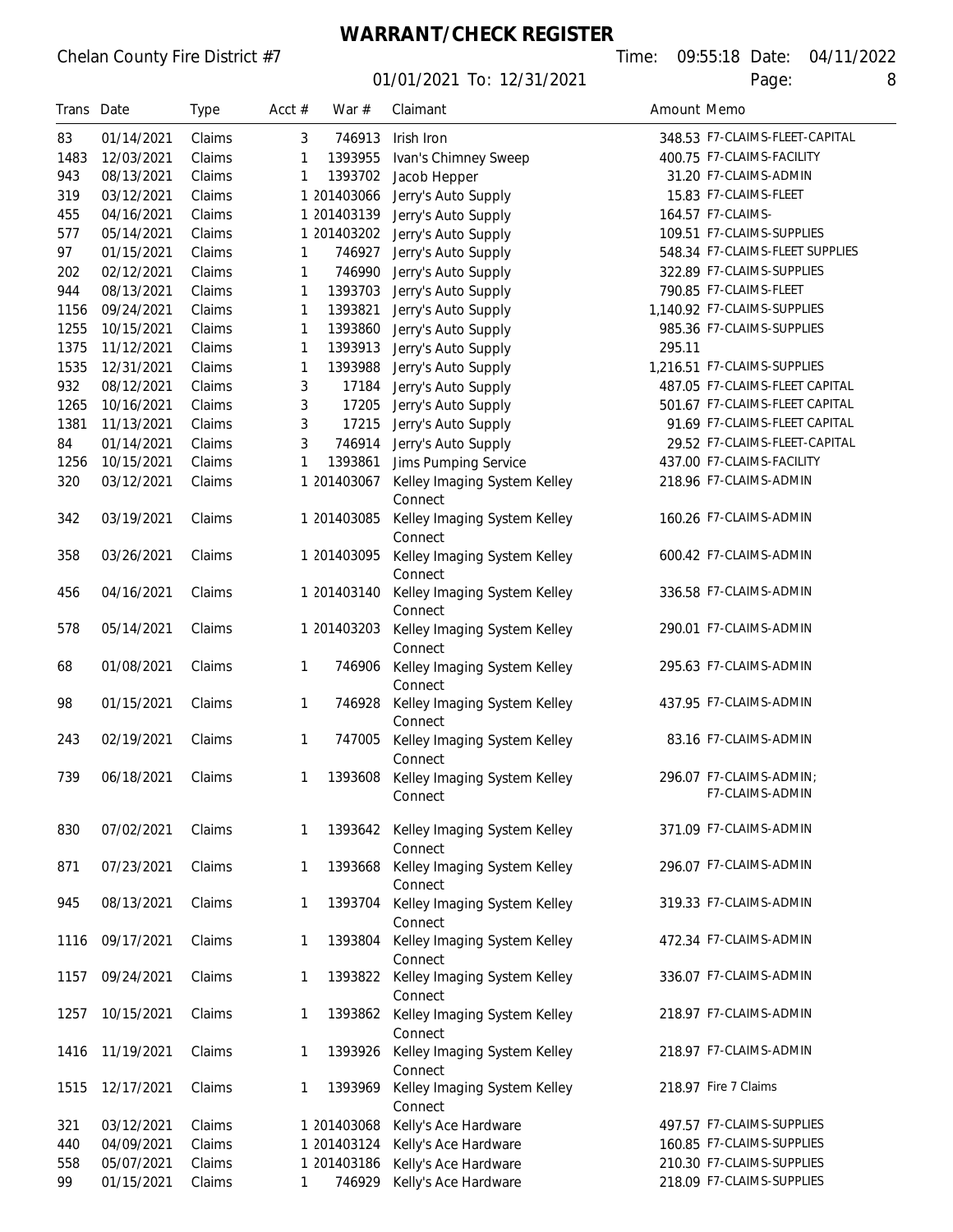# **WARRANT/CHECK REGISTER**

| Trans Date |            | <b>Type</b> | Acct $#$ | War #       | Claimant                           | Amount Memo |                                                 |
|------------|------------|-------------|----------|-------------|------------------------------------|-------------|-------------------------------------------------|
| 178        | 02/04/2021 | Claims      | 1        | 746970      | Kelly's Ace Hardware               |             | 198.02 F7-CLAIMS-SUPPLIES                       |
| 675        | 06/04/2021 | Claims      | 1        | 1393578     | Kelly's Ace Hardware               | 221.96      |                                                 |
| 840        | 07/09/2021 | Claims      | 1        | 1393651     | Kelly's Ace Hardware               |             | 79.59 F7-CLAIMS-SUPPLIES                        |
| 979        | 08/20/2021 | Claims      | 1        | 1393728     | Kelly's Ace Hardware               |             | 249.54 F7-CLAIMS                                |
| 1095       | 09/10/2021 | Claims      | 1        | 1393785     | Kelly's Ace Hardware               |             | 80.65 F7-CLAIMS-SUPPLIES                        |
| 1258       | 10/15/2021 | Claims      | 1        | 1393863     | Kelly's Ace Hardware               |             | 91.73 F7-CLAIMS-FLEET                           |
| 1484       | 12/03/2021 | Claims      | 1        | 1393956     | Kelly's Ace Hardware               |             | 65.51 F7-CLAIMS-FACILITY, FLEET                 |
| 1516       | 12/17/2021 | Claims      | 1        | 1393970     | Kelly's Ace Hardware               |             | 314.05 Flre 7 Claims                            |
| 171        | 02/03/2021 | Claims      | 3        | 17163       | Kelly's Ace Hardware               |             | 16.21 F7-CLAIMS-FLEET-CAPITAL                   |
| 1266       | 10/16/2021 | Claims      | 3        | 17206       | Kelly's Ace Hardware               |             | 280.20 F7-CLAIMS-FLEET CAPITAL                  |
| 1489       | 12/04/2021 | Claims      | 3        | 17226       | Kelly's Ace Hardware               |             | 503.24 F7-CLAIMS-FLEET CAPITAL                  |
| 85         | 01/14/2021 | Claims      | 3        | 746915      | Kelly's Ace Hardware               |             | 198.79 F7-CLAIMS-FLEET-CAPITAL                  |
| 757        | 06/25/2021 | Claims      | 1        | 1393622     | Kent D. Bruce Co. LLC              |             | 152.68 F7-CLAIMS-FLEET                          |
| 872        | 07/23/2021 | Claims      | 1        | 1393669     | Kent D. Bruce Co. LLC              |             | 568.20 F7-CLAIMS-FLEET                          |
| 933        | 08/12/2021 | Claims      | 3        | 17185       | Kent D. Bruce Co. LLC              |             | 378.70 F7-CLAIMS-FLEET CAPITAL                  |
| 994        | 08/19/2021 | Claims      | 3        | 17188       | Kent D. Bruce Co. LLC              |             | 2,491.85 F7-CLAIMS - CAPITAL<br>EXPENDITTURE    |
| 1490       | 12/04/2021 | Claims      | 3        | 17227       | Kent D. Bruce Co. LLC              |             | 1,141.25 F7-CLAIMS-FLEET CAPITAL                |
| 86         | 01/14/2021 | Claims      | 3        | 746916      | Kent D. Bruce Co. LLC              |             | 378.70 F7-CLAIMS-FLEET-CAPITAL                  |
| 69         | 01/08/2021 | Claims      | 1        | 746907      | Keyhole Security                   |             | 2,820.13 F7-CLAIMS-FACILITY                     |
| 676        | 06/04/2021 | Claims      | 1        | 1393579     | Keyhole Security                   | 446.14      |                                                 |
| 1070       | 09/02/2021 | Claims      | 1        | 1393770     | Kibler, Carol                      |             | 183.04 F7-CLAIMS-ADMIN                          |
| 359        | 03/26/2021 | Claims      |          | 1 201403096 | Kroesens                           |             | 392.02 F7-CLAIMS-VOLUNTEER SERVICES             |
| 457        | 04/16/2021 | Claims      |          | 1 201403141 | Kroesens                           |             | 310.12 F7-CLAIMS-ADMIN                          |
| 489        | 04/23/2021 | Claims      |          | 1 201403154 | Kroesens                           |             | 343.85 F7-CLAIMS-SUPPRESSION                    |
| 100        | 01/15/2021 | Claims      | 1        | 746930      | Kroesens                           |             | 1,140.61 F7-CLAIMS-SUPPRESSION                  |
| 129        | 01/29/2021 | Claims      | 1        | 746950      | Kroesens                           |             | 37.69 F7-CLAIMS-SUPPRESSION                     |
| 605        | 05/21/2021 | Claims      | 1        | 1393547     | Kroesens                           |             | 2,131.62 F7-CLAIMS-SAFER VC                     |
| 694        | 06/11/2021 | Claims      | 1        | 1393593     | Kroesens                           |             | 237.18 F7-CLAIMS-ADMIN,<br>SUPPRESSION, RESERVE |
| 946        | 08/13/2021 | Claims      | 1        | 1393705     | Kroesens                           |             | 755.83 F7-CLAIMS-                               |
| 980        | 08/20/2021 | Claims      | 1        | 1393729     | Kroesens                           |             | 1,324.01 F7-CLAIMS                              |
| 1096       | 09/10/2021 | Claims      | 1        | 1393786     | Kroesens                           |             | 1,061.10 F7-CLAIMS-SAFER                        |
| 1117       | 09/17/2021 | Claims      | 1        | 1393805     | Kroesens                           |             | 345.28 F7-CLAIMS-SAFER                          |
| 1259       | 10/15/2021 | Claims      | 1        | 1393864     | Kroesens                           |             | 742.78 F7-CLAIMS-SUPPRESSION                    |
| 1491       | 12/04/2021 | Claims      | 3        | 17228       | Kroesens                           |             | 323.82 F7-CLAIMS-SAFER                          |
| 429        | 04/02/2021 | Claims      |          | 1 201403113 | LN Curtis & Sons                   |             | 1,736.60 F7-CLAIMS-SUPPRESSION                  |
| 101        | 01/15/2021 | Claims      | 1        | 746931      | Lake Chelan Building Supply        |             | 81.30 F7-CLAIMS-SUPPRESSION                     |
| 255        | 02/26/2021 | Claims      | 1        | 747018      | Lake Chelan Chamber                |             | 200.00 F7-CLAIMS-ADMIN                          |
| 831        | 07/02/2021 | Claims      | 1        | 1393643     | Lake Chelan Health                 |             | 157.20 F7-CLAIMS-EMS                            |
| 70         | 01/08/2021 | Claims      | 1        | 746908      | Lake Chelan Mail Boxes             |             | 19.02 F7-CLAIMS-ADMIN                           |
| 1071       | 09/02/2021 | Claims      | 1        | 1393771     | Landmark Ford                      |             | 542.35 F7-CLAIMS-FLEET                          |
| 430        | 04/02/2021 | Claims      |          | 1 201403114 | Life Flight Network LLC            |             | 59.00 F7-CLAIMS-RESERVE                         |
| 559        | 05/07/2021 | Claims      |          | 1 201403187 | Life Flight Network LLC            |             | 177.00 F7-CLAIMS-RESERVE                        |
| 179        | 02/04/2021 | Claims      | 1        | 746971      | Life Flight Network LLC            |             | 2,891.00 F7-CLAIMS-                             |
| 947        | 08/13/2021 | Claims      | 1        | 1393706     | Life Flight Network LLC            |             | 29.50 F7-CLAIMS-RESERVE                         |
| 490        | 04/23/2021 | Claims      |          | 1 201403155 | Life-Assist Inc                    |             | 382.62 F7-CLAIMS-EMS                            |
| 510        | 04/30/2021 | Claims      |          | 1 201403167 | Life-Assist Inc                    |             | 909.46 F7-CLAIMS-EMS                            |
| 116        | 01/22/2021 | Claims      | 1        | 746942      | Life-Assist Inc                    |             | 26.10 F7-CLAIMS-EMS                             |
| 180        | 02/04/2021 | Claims      | 1        | 746972      | Life-Assist Inc                    |             | 60.52 F7-CLAIMS-SUPPRESSION                     |
| 677        | 06/04/2021 | Claims      | 1        | 1393580     | Life-Assist Inc                    |             | 151.77 F7-CLAIMS-EMS                            |
| 758        | 06/25/2021 | Claims      | 1        | 1393623     | Life-Assist Inc                    |             | 348.33 F7-CLAIMS-EMS                            |
| 832        | 07/02/2021 | Claims      | 1        | 1393644     | Life-Assist Inc                    |             | 1,151.25 F7-CLAIMS-EMS                          |
| 873        | 07/23/2021 | Claims      | 1        | 1393670     |                                    |             | 451.13 F7-CLAIMS-EMS                            |
| 948        | 08/13/2021 | Claims      | 1        | 1393707     | Life-Assist Inc<br>Life-Assist Inc |             | 169.49 F7-CLAIMS-EMS                            |
| 981        | 08/20/2021 | Claims      | 1        | 1393730     | Life-Assist Inc                    |             | 2,770.79 F7-CLAIMS                              |
|            |            |             |          |             |                                    |             |                                                 |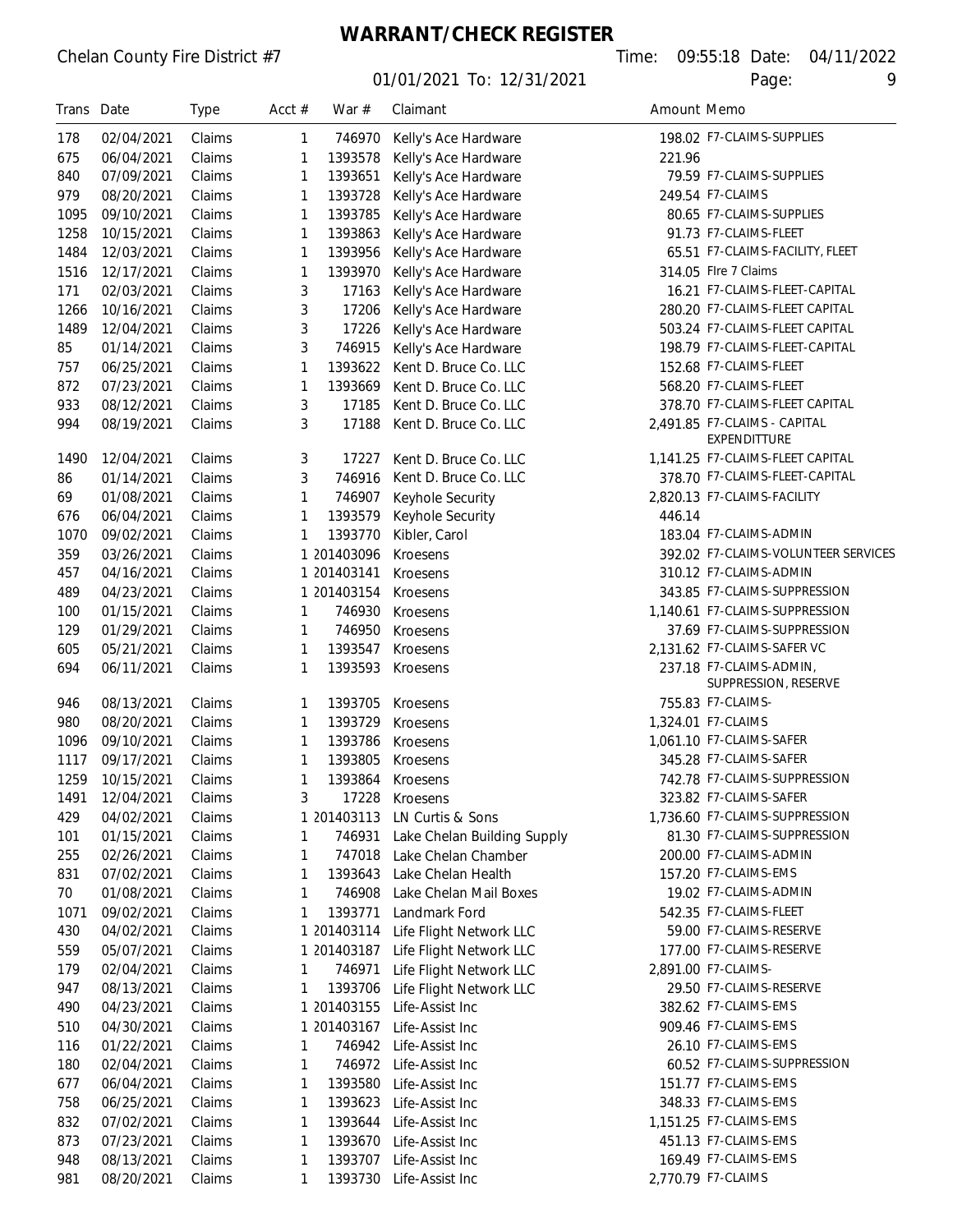**WARRANT/CHECK REGISTER**

01/01/2021 To: 12/31/2021 Page: 10

F7-CLAIMS-SAFER

| Trans Date |            | <b>Type</b> | Acct $#$     | War $#$               | Claimant                            | Amount Memo |                                                               |
|------------|------------|-------------|--------------|-----------------------|-------------------------------------|-------------|---------------------------------------------------------------|
| 1118       | 09/17/2021 | Claims      | $\mathbf{1}$ | 1393806               | Life-Assist Inc                     |             | 216.99 F7-CLAIMS-EMS                                          |
| 1158       | 09/24/2021 | Claims      | 1            | 1393823               | Life-Assist Inc                     |             | 42.66 F7-CLAIMS-EMS                                           |
| 322        | 03/12/2021 | Claims      |              | 1 201403069           | Local Tel                           |             | 741.61 F7-CLAIMS-COMMUNICATIONS;<br><b>F7-CLAIMS-FACILITY</b> |
| 441        | 04/09/2021 | Claims      |              | 1 201403125           | Local Tel                           |             | 591.06 F7-CLAIMS-FACILITY                                     |
| 458        | 04/16/2021 | Claims      |              | 1 201403142 Local Tel |                                     |             | 150.55 F7-CLAIMS-FACILITIES                                   |
| 560        | 05/07/2021 | Claims      |              | 1 201403188           | Local Tel                           |             | 591.92 F7-CLAIMS-FACILITY                                     |
| 579        | 05/14/2021 | Claims      |              | 1 201403204           | Local Tel                           |             | 150.55 F7-CLAIMS-FACILITY                                     |
| 71         | 01/08/2021 | Claims      | 1            | 746909                | Local Tel                           |             | 588.58 F7-CLAIMS-COMMUNICATIONS                               |
| 102        | 01/15/2021 | Claims      | 1            |                       | 746932 Local Tel                    |             | 150.55 F7-CLAIMS-FACILITY-FIRE ALARM<br><b>MONITORING</b>     |
| 181        | 02/04/2021 | Claims      | 1            | 746973                | Local Tel                           |             | 591.06 F7-CLAIMS-COMMUNICATION                                |
| 203        | 02/12/2021 | Claims      | 1            | 746991                | Local Tel                           |             | 150.55 F7-CLAIMS-FACILITY-FIRE ALARM                          |
|            |            |             |              |                       |                                     |             | <b>MONITORING</b>                                             |
| 678        | 06/04/2021 | Claims      | 1            | 1393581               | Local Tel                           | 1,406.34    |                                                               |
| 740        | 06/18/2021 | Claims      | 1            | 1393609               | Local Tel                           |             | 150.55 F7-CLAIMS-FACILITY                                     |
| 874        | 07/23/2021 | Claims      | 1            | 1393671               | Local Tel                           |             | 742.47 F7-CLAIMS-FACILITY;<br><b>F7-CLAIMS-FACILITY</b>       |
| 949        | 08/13/2021 | Claims      | 1            | 1393708               | Local Tel                           |             | 741.61 F7-CLAIMS-COMMUNICATION;<br>F7-CLAIMS-FACILITY         |
| 1097       | 09/10/2021 | Claims      | 1            |                       | 1393787 Local Tel                   |             | 591.06 F7-CLAIMS-FACILITY                                     |
| 1119       | 09/17/2021 | Claims      | 1            | 1393807               | Local Tel                           |             | 150.55 F7-CLAIMS-FACILITY                                     |
| 1246       | 10/15/2021 | Claims      | 1            | 1393851               | Local Tel                           |             | 591.06 F7-CLAIMS-COMUNICATIONS                                |
| 1260       | 10/15/2021 | Claims      | 1            | 1393865               | Local Tel                           |             | 150.55 F7-CLAIMS-FACILITY                                     |
| 1350       | 11/05/2021 | Claims      | 1            | 1393905               | Local Tel                           |             | 591.16 F7-CLAIMS-COMMUNICATION                                |
| 1376       | 11/12/2021 | Claims      | 1            | 1393914               | Local Tel                           | 150.55      |                                                               |
| 1517       | 12/17/2021 | Claims      | 1            | 1393971               | Local Tel                           |             | 343.32 Fire 7 Claims                                          |
| 182        | 02/04/2021 | Claims      | $\mathbf{1}$ | 746974                | <b>Lubrication Engineers</b>        |             | 1,501.07 F7-CLAIMS-FLEET                                      |
| 679        | 06/04/2021 | Claims      | $\mathbf{1}$ | 1393582               | <b>Lubrication Engineers</b>        | 618.85      |                                                               |
| 1072       | 09/02/2021 | Claims      | 1            | 1393772               | <b>Lubrication Engineers</b>        |             | 1,647.67 F7-CLAIMS-FLEET                                      |
| 491        | 04/23/2021 | Claims      |              | 1 201403156           | Marson & Marson Lumber Inc          |             | 126.48 F7-CLAIMS-SUPPRESSION                                  |
| 580        | 05/14/2021 | Claims      |              | 1 201403205           | Marson & Marson Lumber Inc          |             | 146.97 F7-CLAIMS-TRAINING                                     |
| 741        | 06/18/2021 | Claims      | $\mathbf{1}$ | 1393610               | Marson & Marson Lumber Inc          |             | 40.70 F7-CLAIMS-TRAINING                                      |
| 875        | 07/23/2021 | Claims      | $\mathbf{1}$ |                       | 1393672 Marson & Marson Lumber Inc  |             | 282.99 F7-CLAIMS-PREVENTION                                   |
| 982        | 08/20/2021 | Claims      | $\mathbf{1}$ | 1393731               | Marson & Marson Lumber Inc          |             | 251.78 F7-CLAIMS                                              |
| 1073       | 09/02/2021 | Claims      | 1.           |                       | 1393773 Marson & Marson Lumber Inc  |             | 34.83 F7-CLAIMS-PREVENTION                                    |
| 1426       | 11/20/2021 | Claims      | 3            | 17221                 | Marson & Marson Lumber Inc          |             | 50.34 F7-CLAIMS-FLEET CAPITAL                                 |
| 323        | 03/12/2021 | Claims      |              | 1 201403070           | <b>Municipal Emergency Services</b> |             | 2,723.27 F7-CLAIMS-SUPPRESSION                                |
| 511        | 04/30/2021 | Claims      |              | 1 201403168           | <b>Municipal Emergency Services</b> |             | 3,929.67 F7-CLAIMS-SUPPRESSION                                |
| 606        | 05/21/2021 | Claims      | 1            | 1393548               | <b>Municipal Emergency Services</b> |             | 5,632.41 F7-CLAIMS-SAFER-SUPPRESSION                          |
| 631        | 05/28/2021 | Claims      | 1            | 1393559               | <b>Municipal Emergency Services</b> |             | 205.00 F7-CLAIMS-SAFER                                        |
| 950        | 08/13/2021 | Claims      | 1            | 1393709               | <b>Municipal Emergency Services</b> |             | 35.74 F7-CLAIMS-RESERVE                                       |
| 983        | 08/20/2021 | Claims      | 1            | 1393732               | <b>Municipal Emergency Services</b> |             | 716.81 F7-CLAIMS                                              |
| 1417       | 11/19/2021 | Claims      | 1            | 1393927               | <b>Municipal Emergency Services</b> |             | 192.59 F7-CLAIMS-SUPPRESSION                                  |
| 484        | 04/22/2021 | Claims      |              | 3 201403149           | <b>Municipal Emergency Services</b> |             | 393.47 F7 CLAIM- CAPITAL SAFER                                |
| 561        | 05/06/2021 | Claims      |              | 3 201403189           | <b>Municipal Emergency Services</b> |             | 2,592.99 F7-CLAIMS-SAFER                                      |
| 351        | 03/25/2021 | Claims      | 3            | 17167                 | <b>Municipal Emergency Services</b> |             | 3,254.64 F7-CLAIMS-SAFER                                      |
| 502        | 04/29/2021 | Claims      | 3            | 17170                 | <b>Municipal Emergency Services</b> |             | 963.87 F7-CLAIMS-SUPPRESSION-CAPITA<br>L                      |
| 597        | 05/20/2021 | Claims      | 3            | 17174                 | <b>Municipal Emergency Services</b> |             | 55.23 F7-CLAIMS-SUPPRESSION-CAPITA                            |
| 626        | 05/27/2021 | Claims      | 3            | 17177                 | <b>Municipal Emergency Services</b> |             | 5,145.94 F7-CLAIMS-SUPPRESSION-CAPITA                         |
| 934        | 08/12/2021 | Claims      | 3            | 17186                 | <b>Municipal Emergency Services</b> |             | 707.01 F7-CLAIMS-SAFER                                        |
| 995        | 08/19/2021 | Claims      | 3            | 17189                 | <b>Municipal Emergency Services</b> |             | 13,748.62 F7-CLAIMS - Capital Expenditure                     |
| 1055       | 09/01/2021 | Claims      | 3            | 17195                 | <b>Municipal Emergency Services</b> |             | 1,360.78 F7-CLAIMS-SAFER;<br>F7-CLAIMS-SAFER;                 |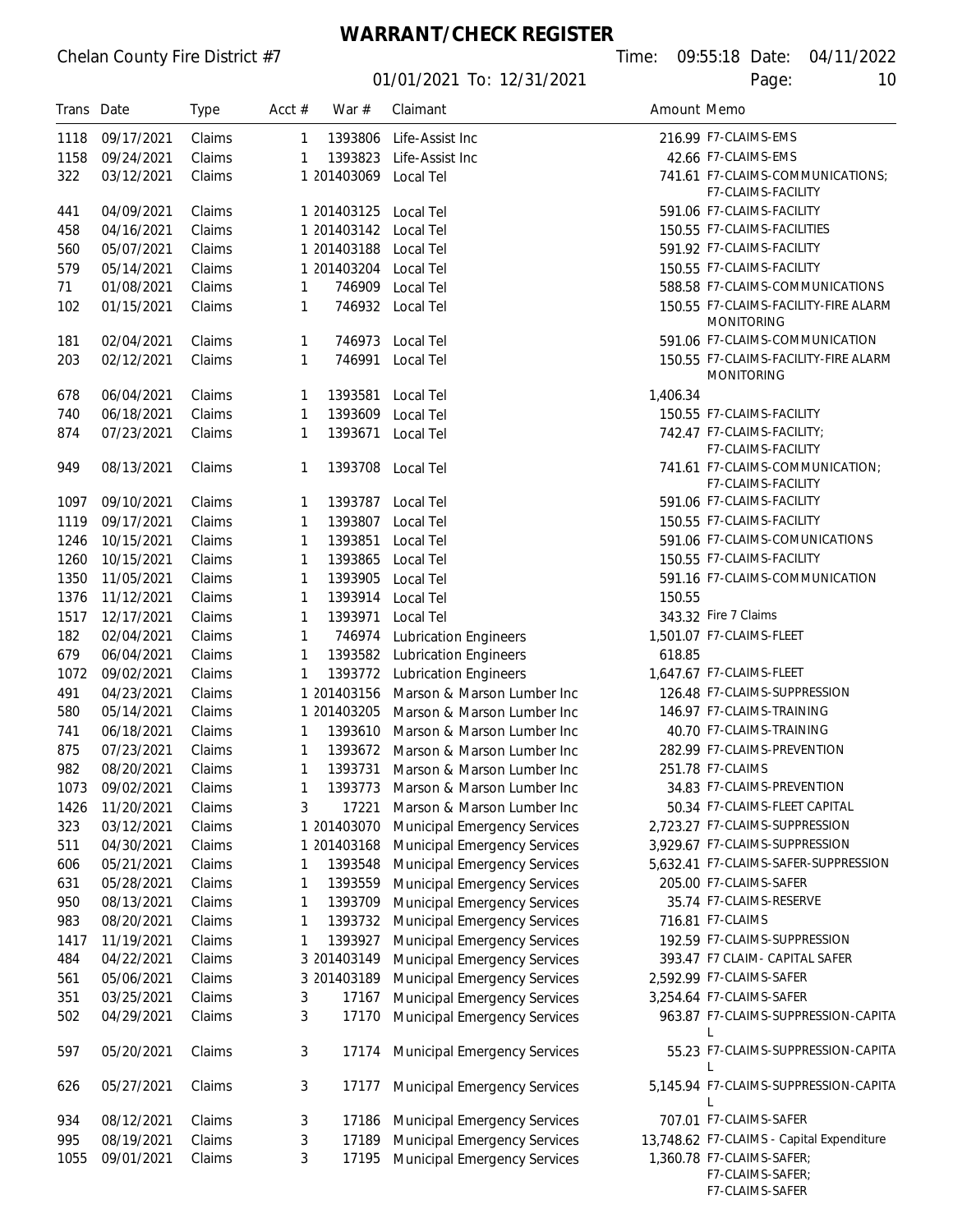# Chelan County Fire District #7

# **WARRANT/CHECK REGISTER**

01/01/2021 To: 12/31/2021

|  |       | ne: 09:55:18 Date: 04/11/2022 |
|--|-------|-------------------------------|
|  | Page: | 11                            |
|  |       |                               |

| Trans Date |                 | Type   | Acct $#$ | War $#$     | Claimant                                              |  | Amount Memo                                  |
|------------|-----------------|--------|----------|-------------|-------------------------------------------------------|--|----------------------------------------------|
| 1267       | 10/16/2021      | Claims | 3        | 17207       | <b>Municipal Emergency Services</b>                   |  | 143.62 F7-CLAIMS-SAFER CAPITAL               |
| 1313       | 10/30/2021      | Claims | 3        | 17212       | <b>Municipal Emergency Services</b>                   |  | 2,607.86 F7-CLAIMS-SUPPRESSION<br>CAPITAL    |
| 1427       | 11/20/2021      | Claims | 3        | 17222       | <b>Municipal Emergency Services</b>                   |  | 2,555.88 F7-CLAIMS-SAFER CAPITAL             |
| 87         | 01/14/2021      | Claims | 3        | 746917      | <b>Municipal Emergency Services</b>                   |  | 3,333.63 F7-CLAIMS-SAFER-CAPITAL             |
| 607        | 05/21/2021      | Claims | 1        | 1393549     | <b>NCW Fire Chiefs Assn</b>                           |  | 300.00 F7-CLAIMS-ADMIN                       |
| 512        | 04/30/2021      | Claims |          | 1 201403169 | <b>NFPA</b>                                           |  | 1,495.00 F7-CLAIMS-PREVENTION                |
| 61         | 01/08/2021      | Claims | 1        | 746899      | NORTHERN TOOL & EQUIPMENT                             |  | 575.47 F7-CLAIMS-FACILITY                    |
|            |                 |        |          |             | CAPITAL ONE TRADE CREDIT                              |  |                                              |
| 238        | 02/19/2021      | Claims | 1        | 747000      | NORTHERN TOOL & EQUIPMENT<br>CAPITAL ONE TRADE CREDIT |  | 16.39 F7-CLAIMS-SUPPRESSION                  |
| 1106       | 09/17/2021      | Claims | 1        | 1393794     | NORTHERN TOOL & EQUIPMENT<br>CAPITAL ONE TRADE CREDIT |  | 1,180.36 F7-CLAIMS-FLEET                     |
| 1409       | 11/19/2021      | Claims | 1        | 1393919     | NORTHERN TOOL & EQUIPMENT<br>CAPITAL ONE TRADE CREDIT |  | 215.52 F7-CLAIMS-FLEET                       |
| 1424       | 11/20/2021      | Claims | 3        | 17219       | NORTHERN TOOL & EQUIPMENT<br>CAPITAL ONE TRADE CREDIT |  | 481.94 F7-CLAIMS-FLEET CAPITAL               |
| 103        | 01/15/2021      | Claims | 1        | 746933      | NW Medical Training Group                             |  | 81.23 F7-CLAIMS-TRAINING                     |
| 204        | 02/12/2021      | Claims | 1        | 746992      | NW Medical Training Group                             |  | 330.60 F7-CLAIMS-TRAINING                    |
| 951        | 08/13/2021      | Claims | 1        | 1393710     | NW Medical Training Group                             |  | 541.50 F7-CLAIMS-EMS                         |
| 952        | 08/13/2021      | Claims | 1        | 1393711     | Nicholson And Associates Ins                          |  | 4,689.00 F7-CLAIMS-ADMIN                     |
| 459        | 04/16/2021      | Claims |          | 1 201403143 | Norco                                                 |  | 81.66 F7-CLAIMS-EMS                          |
| 117        | 01/22/2021      | Claims | 1        | 746943      | Norco                                                 |  | 68.01 F7-CLAIMS-EMS                          |
| 876        | 07/23/2021      | Claims | 1        | 1393673     | Norco                                                 |  | 68.01 F7-CLAIMS-EMS                          |
| 984        | 08/20/2021      | Claims | 1        | 1393733     | Norco                                                 |  | 69.20 F7-CLAIMS                              |
| 1275       | 10/22/2021      | Claims | 1        | 1393874     | Norco                                                 |  | 68.01 F7-CLAIMS-EMS                          |
| 72         | 01/08/2021      | Claims | 1        | 746910      | North Cascades Heating & Air                          |  | 786.26 F7-CLAIMS-FACILITY                    |
| 632        | 05/28/2021      | Claims | 1        | 1393560     | North Cascades Heating & Air                          |  | 102.89 F7-CLAIMS-FACILITY                    |
| 841        | 07/09/2021      | Claims | 1        | 1393652     | North Cascades Heating & Air                          |  | 296.47 F7-CLAIMS-FACILITY                    |
| 985        | 08/20/2021      | Claims | 1        | 1393734     | North Cascades Heating & Air                          |  | 192.23 F7-CLAIMS                             |
| 1261       | 10/15/2021      | Claims | 1        | 1393866     | North Cascades Heating & Air                          |  | 786.26 F7-CLAIMS-FACILITY                    |
| 1314       | 10/30/2021      | Claims | 3        | 17213       | Northsound Auto Group, LLC                            |  | 58,830.83 F7-CLAIMS-FLEET CAPITAL            |
| 183        | 02/04/2021      | Claims | 1        | 746975      | Northwest Fire Services Inc.                          |  | 2,615.06 F7-CLAIMS-FLEET;<br>F7-CLAIMS-SAFER |
| 1528       | 12/16/2021      | Claims | 1        | 1393982     | Northwest Fire Services Inc.                          |  | 790.91 Fire 7 - Capital Claim                |
|            | 1173 10/02/2021 | Claims | 3        |             | 17202 Northwest Fire Services Inc.                    |  | 757.64 F7-CLAIMS-SAFER                       |
| 324        | 03/12/2021      | Claims |          | 1 201403071 | Oxarc                                                 |  | 8.78 F7-CLAIMS-EMS                           |
| 360        | 03/26/2021      | Claims |          | 1 201403097 | Oxarc                                                 |  | 898.46 F7-CLAIMS-SUPPRESSION                 |
| 460        | 04/16/2021      | Claims |          | 1 201403144 | Oxarc                                                 |  | 10.00 F7-CLAIMS-EMS                          |
| 104        | 01/15/2021      | Claims | 1        | 746934      | Oxarc                                                 |  | 9.66 F7-CLAIMS-EMS                           |
| 205        | 02/12/2021      | Claims | 1        | 746993      | Oxarc                                                 |  | 9.66 F7-CLAIMS-EMS                           |
| 608        | 05/21/2021      | Claims | 1        | 1393550     | Oxarc                                                 |  | 9.69 F7-CLAIMS-EMS                           |
| 742        | 06/18/2021      | Claims | 1        | 1393611     | Oxarc                                                 |  | 10.00 F7-CLAIMS-FACILITY                     |
| 877        | 07/23/2021      | Claims | 1        | 1393674     | Oxarc                                                 |  | 9.69 F7-CLAIMS-EMS                           |
| 986        | 08/20/2021      | Claims | 1        | 1393735     | Oxarc                                                 |  | 9.69 F7-CLAIMS                               |
| 1120       | 09/17/2021      | Claims | 1        | 1393808     | Oxarc                                                 |  | 10.30 F7-CLAIMS-EMS                          |
| 1276       | 10/22/2021      | Claims | 1        | 1393875     | Oxarc                                                 |  | 9.96 F7-CLAIMS-EMS                           |
| 1418       | 11/19/2021      | Claims | 1        | 1393928     | Oxarc                                                 |  | 10.00 F7-CLAIMS-EMS                          |
| 1518       | 12/17/2021      | Claims | 1        | 1393972     | Oxarc                                                 |  | 9.69 Fire 7 Claims                           |
| 361        | 03/26/2021      | Claims |          | 1 201403098 | <b>PUD</b>                                            |  | 2,050.42 F7-CLAIMS-FACILITY                  |
| 461        | 04/16/2021      | Claims |          | 1 201403145 | <b>PUD</b>                                            |  | 1,645.11 F7-CLAIMS-FACILITY                  |
| 581        | 05/14/2021      | Claims |          | 1 201403206 | <b>PUD</b>                                            |  | 1,253.30 F7-CLAIMS-FACILITY                  |
| 118        | 01/22/2021      | Claims | 1        | 746944      | <b>PUD</b>                                            |  | 1,784.39 F7-CLAIMS-FACILITY                  |
| 244        | 02/19/2021      | Claims | 1        | 747006      | PUD                                                   |  | 1,869.92 F7-CLAIMS-FACILITY                  |
| 743        | 06/18/2021      | Claims | 1        | 1393612 PUD |                                                       |  | 755.84 F7-CLAIMS-FACILITY                    |
| 878        | 07/23/2021      | Claims | 1        | 1393675 PUD |                                                       |  | 636.41 F7-CLAIMS-FACILITY                    |
| 987        | 08/20/2021      | Claims | 1        | 1393736 PUD |                                                       |  | 678.41 F7-CLAIMS                             |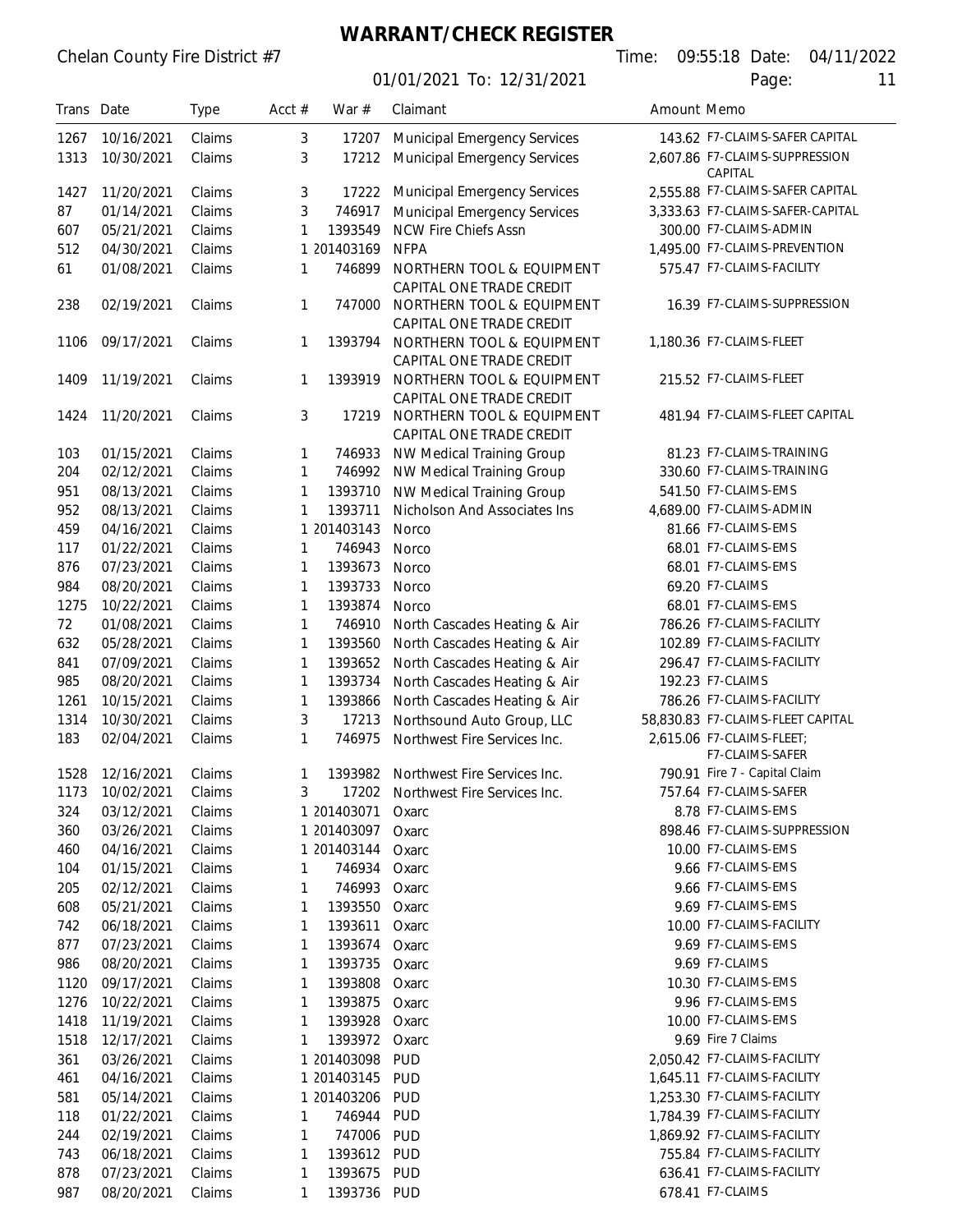01/01/2021 To: 12/31/2021 Page: 12

Chelan County Fire District #7 Time: 09:55:18 Date: 04/11/2022

| Trans Date |            | Type   | Acct $#$     | War $#$     | Claimant                                 | Amount Memo               |                                                       |  |
|------------|------------|--------|--------------|-------------|------------------------------------------|---------------------------|-------------------------------------------------------|--|
| 1121       | 09/17/2021 | Claims | 1            | 1393809     | <b>PUD</b>                               | 694.54 F7-CLAIMS-FACILITY |                                                       |  |
| 1277       | 10/22/2021 | Claims | 1            | 1393876     | <b>PUD</b>                               |                           | 608.89 F7-CLAIMS-FACILITY                             |  |
| 1419       | 11/19/2021 | Claims | 1            | 1393929     | <b>PUD</b>                               |                           | 882.88 F7-CLAIMS-FACILITY                             |  |
| 1519       | 12/17/2021 | Claims | 1            | 1393973     | PUD                                      |                           | 1,402.14 Flre 7 Claims                                |  |
| 325        | 03/12/2021 | Claims |              |             | 1 201403072 Paladin Background Screening |                           | 360.00 F7-CLAIMS-SAFER HIRING AND<br><b>TESTING</b>   |  |
| 442        | 04/09/2021 | Claims |              | 1 201403126 | Paladin Background Screening             |                           | 46.00 F7-CLAIMS-VOLUNTEER                             |  |
| 105        | 01/15/2021 | Claims | 1            | 746935      | Paladin Background Screening             |                           | 268.00 F7-CLAIMS-ADMIN/SAFER                          |  |
| 206        | 02/12/2021 | Claims | 1            | 746994      | Paladin Background Screening             |                           | 46.00 F7-CLAIMS-SAFER VC HIRING                       |  |
| 609        | 05/21/2021 | Claims | 1            | 1393551     | Paladin Background Screening             |                           | 46.00 F7-CLAIMS-SAFER VC HIRING                       |  |
| 695        | 06/11/2021 | Claims | 1            | 1393594     | Paladin Background Screening             |                           | 138.00 F7-CLAIMS-SAFER                                |  |
| 879        | 07/23/2021 | Claims | 1            | 1393676     | Paladin Background Screening             |                           | 184.00 F7-CLAIMS-ADMIN /<br>SAFER-HIRING AND TESTING  |  |
| 1099       | 09/10/2021 | Claims | 1            | 1393789     | Paladin Background Screening             |                           | 46.00 F7-CLAIMS-SAFER VC HIRING &<br><b>TESTING</b>   |  |
| 1485       | 12/03/2021 | Claims | 1            | 1393957     | Paladin Background Screening             |                           | 160.07 F7-CLAIMS-SAFER                                |  |
| 1520       | 12/17/2021 | Claims | 1            | 1393974     | Paladin Background Screening             |                           | 138.00 Flre 7 Claims                                  |  |
| 326        | 03/12/2021 | Claims |              | 1 201403073 | Quinn & Quinn, P.S.                      |                           | 200.00 F7-CLAIMS-ADMIN                                |  |
| 492        | 04/23/2021 | Claims |              | 1 201403157 | Quinn & Quinn, P.S.                      |                           | 200.00 F7-CLAIMS-ADMIN                                |  |
| 106        | 01/15/2021 | Claims | 1            | 746936      | Quinn & Quinn, P.S.                      |                           | 414.00 F7-CLAIMS-LEGAL SERVICE FEES                   |  |
| 207        | 02/12/2021 | Claims | 1            | 746995      | Quinn & Quinn, P.S.                      |                           | 200.00 F7-CLAIMS-ADMIN-LEGAL<br><b>SERVICES</b>       |  |
| 696        | 06/11/2021 | Claims | 1            | 1393595     | Quinn & Quinn, P.S.                      |                           | 400.00 F7-CLAIMS-ADMIN                                |  |
| 842        | 07/09/2021 | Claims | 1            | 1393653     | Quinn & Quinn, P.S.                      |                           | 420.00 F7-CLAIMS-ADMIN                                |  |
| 954        | 08/13/2021 | Claims | 1            | 1393713     | Quinn & Quinn, P.S.                      |                           | 518.00 F7-CLAIMS-ADMIN                                |  |
| 1100       | 09/10/2021 | Claims | 1            | 1393790     | Quinn & Quinn, P.S.                      |                           | 1,376.00 F7-CLAIMS-ADMIN                              |  |
| 1262       | 10/15/2021 | Claims | $\mathbf{1}$ | 1393867     | Quinn & Quinn, P.S.                      |                           | 660.00 F7-CLAIMS-ADMIN                                |  |
| 1377       | 11/12/2021 | Claims | $\mathbf{1}$ | 1393915     | Quinn & Quinn, P.S.                      | 200.00                    |                                                       |  |
| 1521       | 12/17/2021 | Claims | 1            | 1393975     | Quinn & Quinn, P.S.                      |                           | 364.00 Fire 7 Claims                                  |  |
| 343        | 03/19/2021 | Claims |              | 1 201403086 | <b>RACOM Corporation</b>                 |                           | 506.84 F7-CLAIMS-COMMUNICATION                        |  |
| 336        | 03/18/2021 | Claims | 3            | 17166       | <b>RACOM Corporation</b>                 |                           | 2,975.86 F7-CLAIMS-COMMUNICATION                      |  |
| 1057       | 09/01/2021 | Claims | 3            | 17197       | <b>RACOM Corporation</b>                 |                           | 28,841.66 F7-CLAIMS-COMMUNICATION<br>RIVERCOM CAPITAL |  |
| 1122       | 09/17/2021 | Claims | 1            | 1393810     | Randy's Auto & Towing                    |                           | 682.29 F7-CLAIMS-FLEET                                |  |
| 327        | 03/12/2021 | Claims |              | 1 201403074 | Region 6 Fire Training Council           |                           | 150.00 F7-CLAIMS-ADMIN                                |  |
| 996        | 08/19/2021 | Claims | 3            |             | 17190 RollNRack, LLC                     |                           | 9,869.00 F7-CLAIMS - Capital Expenditure              |  |
| 1522       | 12/17/2021 | Claims | 1            |             | 1393976 Romaine Electric Corps           |                           | 1,619.98 Fire 7 Claims                                |  |
| 1536       | 12/31/2021 | Claims | $\mathbf{1}$ |             | 1393989 Romaine Electric Corps           |                           | 288.00 F7-CLAIMS-FLEET                                |  |
| 344        | 03/19/2021 | Claims |              | 1 201403087 | SPRINGBROOK HOLDING<br>COMPANY, LLC      |                           | 693.00 F7-CLAIMS-ADMIN                                |  |
| 493        | 04/23/2021 | Claims |              | 1 201403158 | SPRINGBROOK HOLDING<br>COMPANY, LLC      |                           | 94.50 F7-CLAIMS-ADMIN                                 |  |
| 130        | 01/29/2021 | Claims | 1            | 746951      | SPRINGBROOK HOLDING<br>COMPANY, LLC      |                           | 9,958.19 F7-CLAIMS-ADMIN                              |  |
| 633        | 05/28/2021 | Claims | 1            | 1393561     | SPRINGBROOK HOLDING<br>COMPANY, LLC      |                           | 63.00 F7-CLAIMS-ADMIN                                 |  |
| 744        | 06/18/2021 | Claims | 1            | 1393613     | SPRINGBROOK HOLDING<br>COMPANY, LLC      |                           | 63.00 F7-CLAIMS-ADMIN                                 |  |
| 503        | 04/29/2021 | Claims | 3            | 17171       | STOCKMANS CONCRETE LLC                   |                           | 2,144.34 F7-CLAIMS-FACILITY-CAPITAL                   |  |
| 1148       | 09/23/2021 | Claims | 3            | 17200       | STOCKMANS CONCRETE LLC                   |                           | 2,415.09 F7-CLAIMS-FACILITY CAPITAL                   |  |
| 1269       | 10/16/2021 | Claims | 3            |             | 17209 STOCKMANS CONCRETE LLC             |                           | 379.05 F7-CLAIMS-FACITIY CAPITAL                      |  |
| 431        | 04/02/2021 | Claims |              | 1 201403115 | Schmitt Electric Inc.                    |                           | 1,347.58 F7-CLAIMS-FACILITIES                         |  |
| 680        | 06/04/2021 | Claims | 1            | 1393583     | Schmitt Electric Inc.                    | 178.35                    |                                                       |  |
| 208        | 02/12/2021 | Claims | 1            |             | 746996 Shaub-Ellison                     |                           | 237.18 F7-CLAIMS-FLEET                                |  |
| 956        | 08/13/2021 | Claims | 1            |             | 1393715 Shaub-Ellison                    |                           | 1,425.86 F7-CLAIMS-FLEET                              |  |
| 989        | 08/20/2021 | Claims | 1            |             | 1393738 Shaub-Ellison                    |                           | 3,111.37 F7-CLAIMS                                    |  |
| 1308       | 10/29/2021 | Claims | 1            |             | 1393885 Shaub-Ellison                    |                           | 1,299.85 F7-CLAIMS-FLEET                              |  |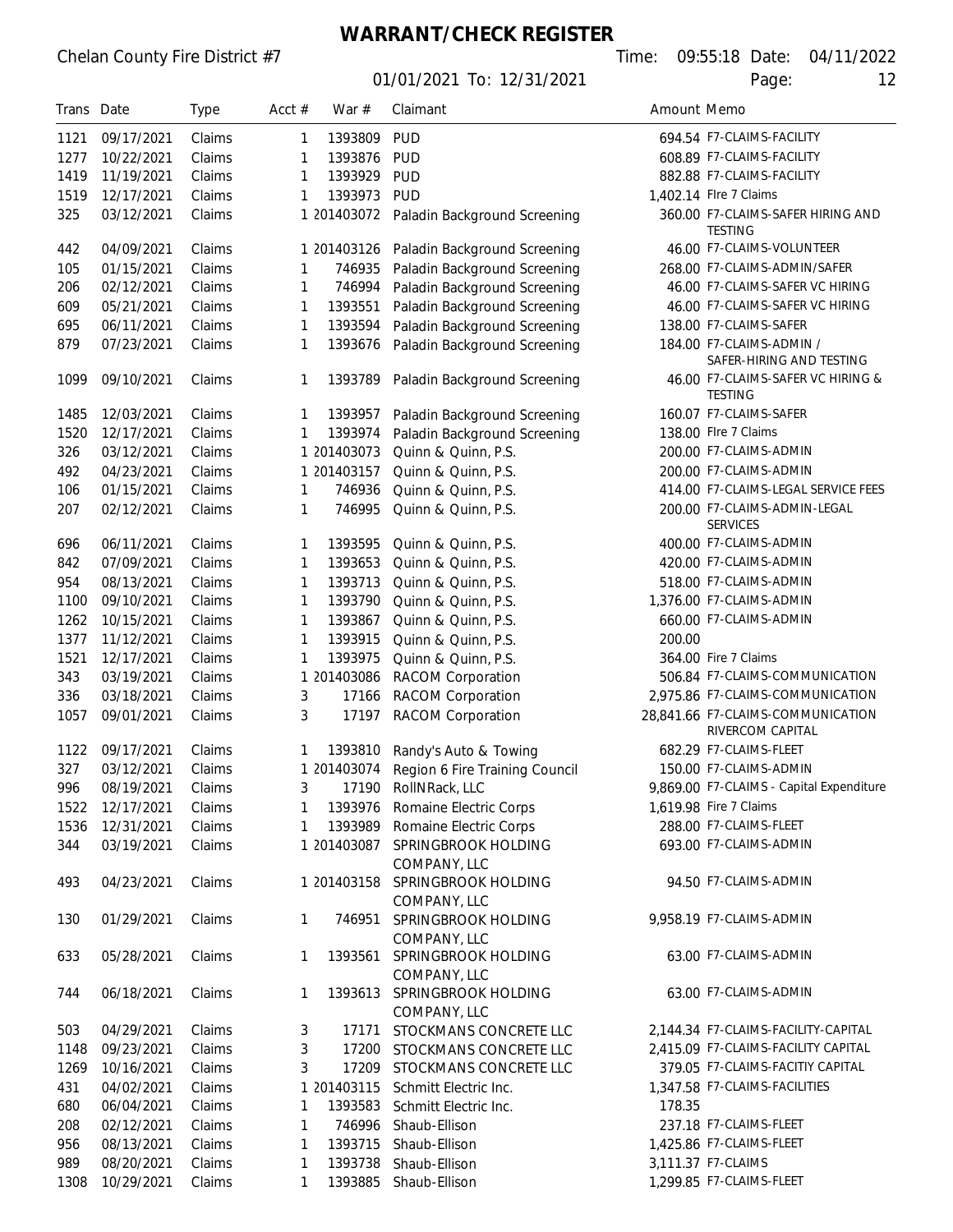# **WARRANT/CHECK REGISTER**

| Trans Date |            | <b>Type</b> | Acct $#$ | War #       | Claimant<br>Amount Memo                     |        |                                       |  |
|------------|------------|-------------|----------|-------------|---------------------------------------------|--------|---------------------------------------|--|
| 1378       | 11/12/2021 | Claims      | 1        | 1393916     | Shaub-Ellison<br>1,884.82                   |        |                                       |  |
| 1263       | 10/15/2021 | Claims      | 1        | 1393868     | 270.75 F7-CLAIMS-FACILITY<br>Shaw Plumbing  |        |                                       |  |
| 1170       | 10/01/2021 | Claims      | 1        | 1393835     | <b>Snure Seminars</b>                       |        | 100.00 F7-CLAIMS-LEGISLATIVE          |  |
| 1159       | 09/24/2021 | Claims      | 1        | 1393824     | Spokane Fire Department                     |        | 300.00 F7-CLAIMS-TRAINING             |  |
|            |            |             |          |             | Foundation                                  |        |                                       |  |
| 119        | 01/22/2021 | Claims      | 1        | 746945      | Spokane House Of Hose                       |        | 35.00 F7-CLAIMS-FLEET                 |  |
| 1075       | 09/02/2021 | Claims      | 1        | 1393775     | Spokane House Of Hose                       |        | 780.02 F7-CLAIMS-FLEET;               |  |
|            |            |             |          |             |                                             |        | F7-CLAIMS-FLEET                       |  |
| 1101       | 09/10/2021 | Claims      | 1        | 1393791     | Spokane House Of Hose                       |        | 787.93 F7-CLAIMS-FLEET                |  |
| 1123       | 09/17/2021 | Claims      | 1        | 1393811     | Spokane House Of Hose                       |        | 239.19 F7-CLAIMS-FLEET                |  |
| 1174       | 10/02/2021 | Claims      | 3        | 17203       | Spokane House Of Hose                       |        | 402.72 F7-CLAIMS-FLEET CAPITAL        |  |
| 1270       | 10/16/2021 | Claims      | 3        | 17210       | Spokane House Of Hose                       |        | 163.51 F7-CLAIMS-FLEET CAPITAL        |  |
| 1383       | 11/13/2021 | Claims      | 3        | 17217       | Spokane House Of Hose                       |        | 1,120.33 F7-CLAIMS-FLEET CAPITAL      |  |
| 1171       | 10/01/2021 | Claims      | 1        | 1393836     | Sun Grahic                                  |        | 504.40 F7-CLAIMS-PUBLIC EDUCATION     |  |
| 1076       | 09/02/2021 | Claims      | 1        | 1393776     | <b>TAYLOR RAINS</b>                         |        | 256.62 F7-CLAIMS-ADMIN                |  |
| 432        | 04/02/2021 | Claims      |          | 1 201403116 | TSI Incorporated                            |        | 198.11 F7-CLAIMS-SUPPRESSION          |  |
| 1589       | 12/03/2021 | Claims      | 1        | 1394009     | TSI Incorporated                            |        | 198.11 Re-issue of lost check #878028 |  |
|            |            |             |          |             |                                             |        | Dated 04-02-21                        |  |
| 513        | 04/30/2021 | Claims      |          | 1 201403170 | Thyssenkrupp Elevator Corp                  |        | 2,627.49 F7-CLAIMS-FACILITY           |  |
| 245        | 02/19/2021 | Claims      | 1        | 747007      | Thyssenkrupp Elevator Corp                  |        | 3,727.69 F7-CLAIMS-FACILITY           |  |
| 880        | 07/23/2021 | Claims      | 1        | 1393677     | Thyssenkrupp Elevator Corp                  |        | 2,627.49 F7-CLAIMS-FACILITY           |  |
| 185        | 02/04/2021 | Claims      | 1        | 746977      | Tower Designs, Inc.                         |        | 380.00 F7-CLAIMS-ADMIN                |  |
| 681        | 06/04/2021 | Claims      | 1        | 1393584     | True North Emergency Equipment              | 88.01  |                                       |  |
| 1175       | 10/02/2021 | Claims      | 3        | 17204       | True North Emergency Equipment              |        | 2,404.92 F7-CLAIMS-SUPPRESSION        |  |
|            |            |             |          |             |                                             |        | CAPITAL                               |  |
| 328        | 03/12/2021 | Claims      |          | 1 201403075 | US Post Master / Chelan                     |        | 166.00 F7-CLAIMS-ADMIN                |  |
| 682        | 06/04/2021 | Claims      | 1        | 1393585     | <b>VFIS</b>                                 | 78.00  |                                       |  |
| 957        | 08/13/2021 | Claims      | 1        | 1393716     | <b>VFIS</b>                                 |        | 31,103.00 F7-CLAIMS-ADMIN             |  |
| 1077       | 09/02/2021 | Claims      | 1        | 1393777     | <b>VFIS</b>                                 |        | 467.00 F7-CLAIMS-ADMIN                |  |
| 329        | 03/12/2021 | Claims      |          | 1 201403076 | Verizon Wireless                            |        | 120.03 F7-CLAIMS-COMMUNICATION        |  |
| 462        | 04/16/2021 | Claims      |          | 1 201403146 | <b>Verizon Wireless</b>                     |        | 120.03 F7-CLAIMS-COMMUNICATIONS       |  |
| 582        | 05/14/2021 | Claims      |          |             | 1 201403207 Verizon Wireless                |        | 120.03 F7-CLAIMS-COMMUNICATION        |  |
| 107        | 01/15/2021 | Claims      | 1        | 746937      | <b>Verizon Wireless</b>                     |        | 120.03 F7-CLAIMS-COMMUNICATIONS       |  |
| 209        | 02/12/2021 | Claims      | 1        |             | 746997 Verizon Wireless                     |        | 120.03 F7-CLAIMS-COMMUNICATION        |  |
| 697        | 06/11/2021 | Claims      | 1        |             | 1393596 Verizon Wireless                    |        | 1,043.81 F7-CLAIMS-COMMUNICATIONS     |  |
| 881        | 07/23/2021 | Claims      |          |             | 1393678 Verizon Wireless                    |        | 200.05 F7-CLAIMS-COMMUNICATION        |  |
| 958        | 08/13/2021 | Claims      | 1        |             | 1393717 Verizon Wireless                    |        | 200.05 F7-CLAIMS-COMMUNICATION        |  |
| 1102       | 09/10/2021 | Claims      | 1        |             | 1393792 Verizon Wireless                    |        | 200.05 F7-CLAIMS-COMMUNICATION        |  |
| 1264       | 10/15/2021 | Claims      | 1        |             | 1393869 Verizon Wireless                    |        | 200.05 F7-CLAIMS-COMMUNICATIONS       |  |
| 1379       | 11/12/2021 | Claims      | 1        |             | 1393917 Verizon Wireless                    | 200.05 |                                       |  |
| 1524       | 12/17/2021 | Claims      | 1        | 1393978     | <b>Verizon Wireless</b>                     |        | 200.05 Flre 7 CLaims                  |  |
| 1309       | 10/29/2021 | Claims      | 1        | 1393886     | W.S. Darley & Co.                           |        | 366.41 F7-CLAIMS-FLEET                |  |
|            | 11/12/2021 | Claims      |          | 1393918     | W.S. Darley & Co.                           |        |                                       |  |
| 1380       |            |             | 1        |             |                                             | 115.09 |                                       |  |
| 1384       | 11/13/2021 | Claims      | 3        | 17218       | W.S. Darley & Co.                           |        | 115.09 F7-CLAIMS-FLEET CAPITAL        |  |
| 1161       | 09/24/2021 | Claims      | 1        | 1393826     | <b>WA Fire Commissioners</b><br>Association |        | 740.00 F7-CLAIMS-LEGISLATIVE          |  |
| 1525       | 12/17/2021 | Claims      | 1        | 1393979     | <b>WA Fire Commissioners</b>                |        | 3,000.00 Fire 7 Claims                |  |
|            |            |             |          |             | Association                                 |        |                                       |  |
| 73         | 01/08/2021 | Claims      | 1        | 746911      | WA St Assoc Of Fire Marshals                |        | 416.00 F7-CLAIMS-ADMIN                |  |
| 991        | 08/20/2021 | Claims      | 1        | 1393740     | WA St Dept Labor & Industries               |        | 134.10 F7-CLAIMS                      |  |
| 330        | 03/12/2021 | Claims      |          | 1 201403077 |                                             |        | 1,250.00 F7-CLAIMS-ADMIN, TRAINING    |  |
|            |            |             |          |             | WA St Firefighters Association              |        | 250.00 F7-CLAIMS-TRAINING             |  |
| 959        | 08/13/2021 | Claims      | 1        | 1393718     | WA St Firefighters Association              |        |                                       |  |
| 247        | 02/19/2021 | Claims      | 1        | 747009      | WA St Firefighters Training &               |        | 795.00 F7-CLAIMS-TRAINING             |  |
|            |            |             |          |             | Education                                   |        | 795.00 F7-CLAIMS-TRAINING             |  |
| 833        | 07/02/2021 | Claims      | 1        | 1393645     | WA St Firefighters Training &<br>Education  |        |                                       |  |
| 1486       | 12/03/2021 | Claims      | 1        | 1393958     | WA State Auditor                            |        | 2,567.37 F7-CLAIMS-ADMIN              |  |
|            |            |             |          |             |                                             |        |                                       |  |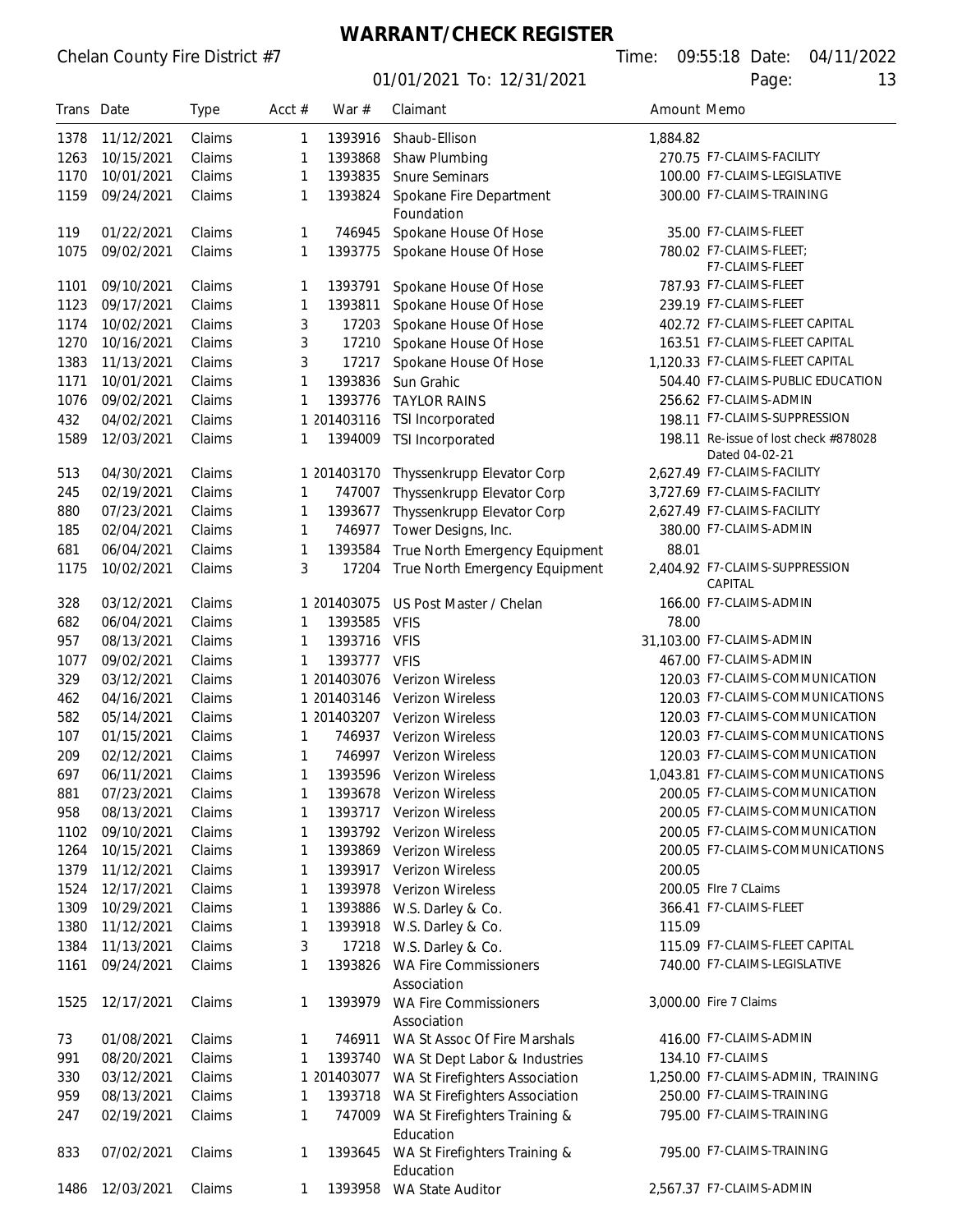01/01/2021 To: 12/31/2021 Page: 14

Chelan County Fire District #7 Time: 09:55:18 Date: 04/11/2022

| Trans Date  |                          | <b>Type</b>      | Acct $#$ | War $#$                | Claimant                                           |                 | Amount Memo                                          |  |
|-------------|--------------------------|------------------|----------|------------------------|----------------------------------------------------|-----------------|------------------------------------------------------|--|
| 1541        | 12/29/2021               | Claims           | 1        | 1393994                | WA State Auditor                                   |                 | 3,981.12 F7-CLAIMS-ADMIN                             |  |
| 210         | 02/12/2021               | Claims           | 1        | 746998                 | WA State Dept Of Natural                           |                 | 1,488.32 F7-CLAIMS-SUPPRESSION                       |  |
|             |                          |                  |          |                        | Resources                                          |                 |                                                      |  |
| 834         | 07/02/2021               | Claims           | 1        | 1393646                | WA State Dept Of Natural<br>Resources              |                 | 2.990.15 F7-CLAIMS-SUPPRESSION                       |  |
| 1078        | 09/02/2021               | Claims           | 1        | 1393778                | WA State Dept Of Natural                           |                 | 548.81 F7-CLAIMS-SUPPRESSION                         |  |
|             |                          |                  |          |                        | Resources                                          |                 |                                                      |  |
| 443         | 04/09/2021               | Claims           |          | 1 201403127            | <b>WA State Patrol</b>                             |                 | 458.00 F7-CLAIMS-TRAINING                            |  |
| 495         | 04/23/2021               | Claims           |          | 1 201403160            | <b>WA State Patrol</b>                             |                 | No need to put into vouchers.                        |  |
| 592         | 04/16/2021               | Claims           | 1        | 1393540                | WA State Patrol                                    |                 | 11,810.66 WSP sent us funds twice -                  |  |
|             |                          |                  |          |                        |                                                    |                 | returning funds                                      |  |
| 444         | 04/09/2021               | Claims           |          | 1 201403128            | WA State Retirement                                |                 | 25.00 F7-CLAIMS-ADMIN                                |  |
| 1310        | 10/29/2021               | Claims           | 1        | 1393887                | Washington Fire Chiefs                             |                 | 2,180.00 F7-CLAIMS-TRAINING, ADMIN                   |  |
| 1079        | 09/02/2021               | Claims           | 1        | 1393779                | Waterous Company                                   |                 | 2,191.18 F7-CLAIMS-FLEET                             |  |
| 1311<br>433 | 10/29/2021<br>04/02/2021 | Claims<br>Claims | 1        | 1393888<br>1 201403117 | Wenatchee World<br>Wsff/windows & Orphans          |                 | 323.80 F7-CLAIMS-ADMIN<br>1,650.00 F7-CLAIMS-RESERVE |  |
| 562         | 05/07/2021               | Claims           |          | 1 201403190            |                                                    |                 | 104.00 F7-CLAIMS-RESERVE                             |  |
| 745         | 06/18/2021               | Claims           | 1        | 1393614                | Wsff/windows & Orphans<br>Wsff/windows & Orphans   |                 | 2.400.00 F7-CLAIMS-RESERVE                           |  |
| 331         | 03/12/2021               | Claims           |          | 1 201403078            | <b>Ziply Fiber</b>                                 |                 | 134.82 F7-CLAIMS-COMMUNIACTION                       |  |
| 346         | 03/19/2021               | Claims           |          | 1 201403089            | <b>Ziply Fiber</b>                                 |                 | 200.76 F7-CLAIMS-COMMUNICATION                       |  |
| 445         | 04/09/2021               | Claims           |          | 1 201403129            | <b>Ziply Fiber</b>                                 |                 | 134.82 F7-CLAIMS-COMMUNICATION                       |  |
| 463         | 04/16/2021               | Claims           |          | 1 201403147            | <b>Ziply Fiber</b>                                 |                 | 210.10 F7-CLAIMS-COMMUNICATION                       |  |
| 563         | 05/07/2021               | Claims           |          | 1 201403191            | <b>Ziply Fiber</b>                                 |                 | 135.20 F7-CLAIMS-COMMUNICATIONS                      |  |
| 74          | 01/08/2021               | Claims           | 1        | 746912                 | <b>Ziply Fiber</b>                                 |                 | 106.74 F7-CLAIMS-COMMUNICATIONS                      |  |
| 121         | 01/22/2021               | Claims           | 1        | 746947                 | <b>Ziply Fiber</b>                                 |                 | 136.83 F7-CLAIMS-COMMUNICATIONS                      |  |
| 186         | 02/04/2021               | Claims           | 1        | 746978                 | <b>Ziply Fiber</b>                                 |                 | 143.82 F7-CLAIMS-COMMUNICATIONS                      |  |
| 248         | 02/19/2021               | Claims           | 1        | 747010                 | <b>Ziply Fiber</b>                                 |                 | 192.43 F7-CLAIMS-COMMUNICATION                       |  |
| 611         | 05/21/2021               | Claims           | 1        | 1393553                | <b>Ziply Fiber</b>                                 |                 | 144.27 F7-CLAIMS-COMMUNICATION                       |  |
| 683         | 06/04/2021               | Claims           | 1        | 1393586                | <b>Ziply Fiber</b>                                 | 135.20          |                                                      |  |
| 746         | 06/18/2021               | Claims           | 1        | 1393615                | <b>Ziply Fiber</b>                                 |                 | 144.27 F7-CLAIMS-COMMUNICATIONS                      |  |
| 884         | 07/23/2021               | Claims           | 1        | 1393681                | <b>Ziply Fiber</b>                                 |                 | 440.78 F7-CLAIMS-COMMUNICATION:                      |  |
|             |                          |                  |          |                        |                                                    |                 | F7-CLAIMS-COMMUNICATION                              |  |
| 960<br>992  | 08/13/2021<br>08/20/2021 | Claims<br>Claims | 1        | 1393719<br>1393741     | <b>Ziply Fiber</b>                                 |                 | 141.92 F7-CLAIMS-COMMUNICATION<br>208.92 F7-CLAIMS   |  |
| 1080        | 09/02/2021               | Claims           | 1<br>1   | 1393780                | <b>Ziply Fiber</b>                                 |                 | 141.92 F7-CLAIMS-COMMUNICATION                       |  |
| 1162        | 09/24/2021               | Claims           | 1        |                        | <b>Ziply Fiber</b><br>1393827 Ziply Fiber          |                 | 199.92 F7-CLAIMS-COMMUNICATIONS                      |  |
| 1247        | 10/15/2021               | Claims           | 1        |                        | 1393852 Ziply Fiber                                |                 | 132.92 F7-CLAIMS-COMMUNICATIONS                      |  |
| 1279        | 10/22/2021               | Claims           | 1        |                        | 1393878 Ziply Fiber                                |                 | 208.63 F7-CLAIMS-COMMUNICATION                       |  |
| 1352        | 11/05/2021               | Claims           | 1        | 1393907                | <b>Ziply Fiber</b>                                 |                 | 141.48 F7-CLAIMS-COMMUNICATION                       |  |
| 1422        | 11/19/2021               | Claims           | 1        |                        | 1393932 Ziply Fiber                                |                 | 199.63 F7-CLAIMS-COMMUNICATION                       |  |
| 1526        | 12/17/2021               | Claims           | 1        |                        | 1393980 Ziply Fiber                                |                 | 332.11 Fire 7 Claims                                 |  |
| 332         | 03/12/2021               | Claims           |          | 1 201403079            | <b>Zippy Disposal Service</b>                      |                 | 21.59 F7-CLAIMS-FACILITY                             |  |
| 464         | 04/16/2021               | Claims           |          | 1 201403148            | Zippy Disposal Service                             |                 | 21.59 F7-CLAIMS-FACILITY                             |  |
| 108         | 01/15/2021               | Claims           | 1        | 746938                 | <b>Zippy Disposal Service</b>                      |                 | 21.59 F7-CLAIMS-FACILITY                             |  |
| 211         | 02/12/2021               | Claims           | 1        | 746999                 | Zippy Disposal Service                             |                 | 21.59 F7-CLAIMS-FACILITIES                           |  |
| 612         | 05/21/2021               | Claims           | 1        | 1393554                | Zippy Disposal Service                             |                 | 21.59 F7-CLAIMS-FACILITY                             |  |
| 747         | 06/18/2021               | Claims           | 1        | 1393616                | Zippy Disposal Service                             |                 | 21.59 F7-CLAIMS-FACILITY                             |  |
| 885         | 07/23/2021               | Claims           | 1        | 1393682                | 21.59 F7-CLAIMS-FACILITY<br>Zippy Disposal Service |                 |                                                      |  |
| 993         | 08/20/2021               | Claims           | 1        | 1393742                | Zippy Disposal Service                             | 21.59 F7-CLAIMS |                                                      |  |
| 1125        | 09/17/2021               | Claims           | 1        | 1393813                | Zippy Disposal Service                             |                 | 21.59 F7-CLAIMS-FACILITY                             |  |
| 1280        | 10/22/2021               | Claims           | 1        | 1393879                | Zippy Disposal Service                             |                 | 21.59 F7-CLAIMS-FACILITY                             |  |
| 1423        | 11/19/2021               | Claims           | 1        | 1393933                | Zippy Disposal Service                             |                 | 21.59 F7-CLAIMS-FACILITY                             |  |
| 1527        | 12/17/2021               | Claims           | 1        | 1393981                | Zippy Disposal Service                             |                 | 21.59 Flre 7 Claims                                  |  |

001 General Fund<br>
003 Capital Fund<br>
503,340.83<br>
253,673.92 003 Capital Fund<br>
005 Bond Outstanding Non Voted<br>
253,673.92<br>
89,200.00 005 Bond Outstanding Non Voted